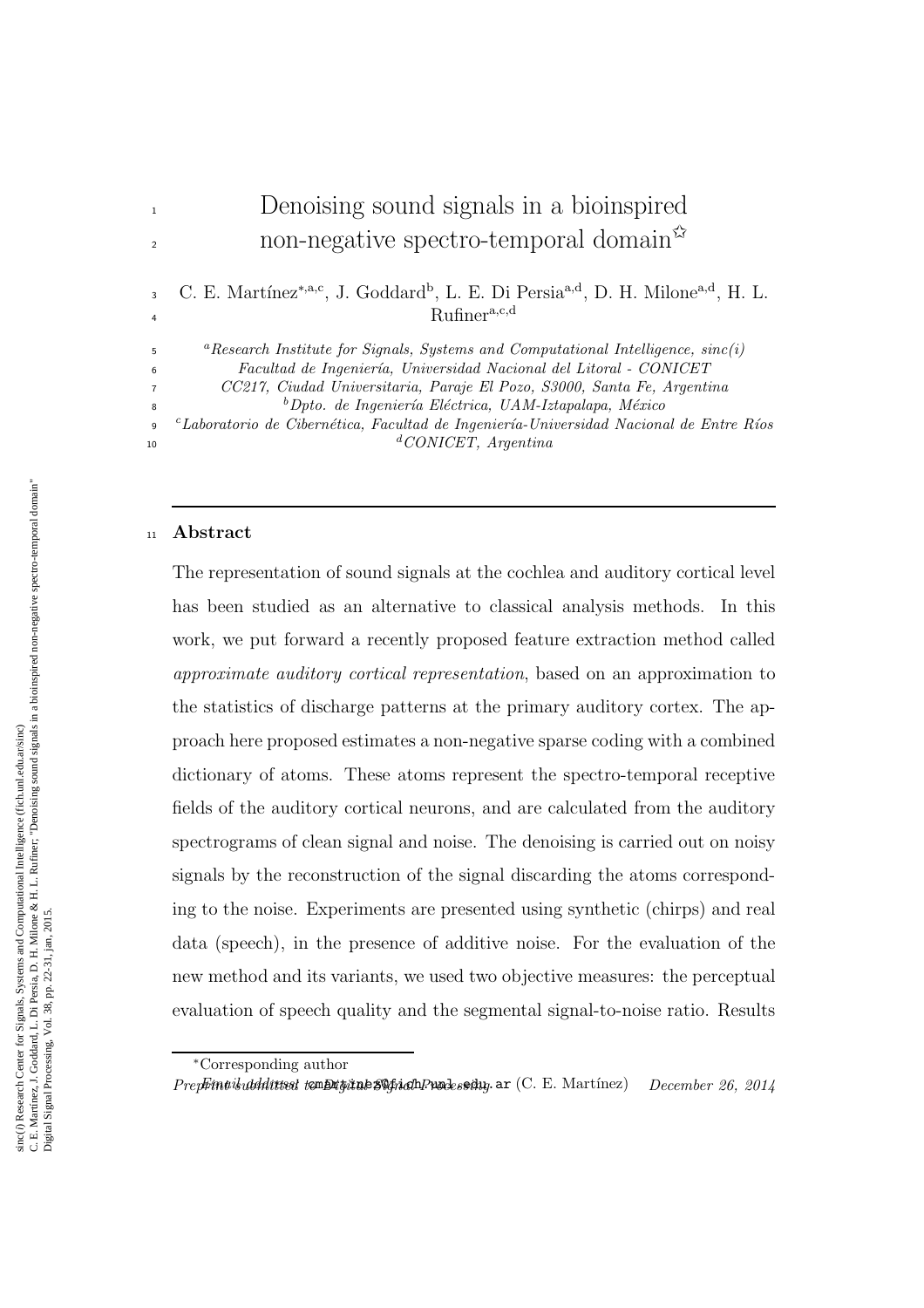show that the proposed method improves the quality of the signals, mainly under severe degradation.

Key words: approximate auditory cortical representation, sound denoising,

non-negative sparse coding

# 1. Introduction

 In previous years, several techniques of signal analysis have been applied to audio and speech denoising with relatively good results in controlled con- ditions [1]. However, it is widely known that the performance of these signal analysis techniques in adverse environments is far from that of a normal hu- man listener [2]. On the other hand, there is an increasing number of new signal processing paradigms that promise to deal with more complex situ- ations. This is the case with sparse coding and compressed sensing [3, 4]. Their ability to efficiently solve challenging signal representation problems could be exploited in order to develop new audio and speech processing tech-niques.

 For many years, researchers in the field of signal processing have greatly benefited from the use of methods inspired by human sensory mechanisms. <sub>27</sub> Some examples of this for audio and speech encoding were mel frequency cepstral coefficients (MFCC) and perceptual linear prediction (PLP) coeffi- cients [5]. Auditory representations of sound at the cochlea have been widely studied. Different mathematical and computational models have been devel-31 oped that allow the approximate estimation of the so-called early auditory spectrogram [6, 7]. These investigations have enabled an accurate modeling of the discharge patterns of the auditory nerve [8, 9].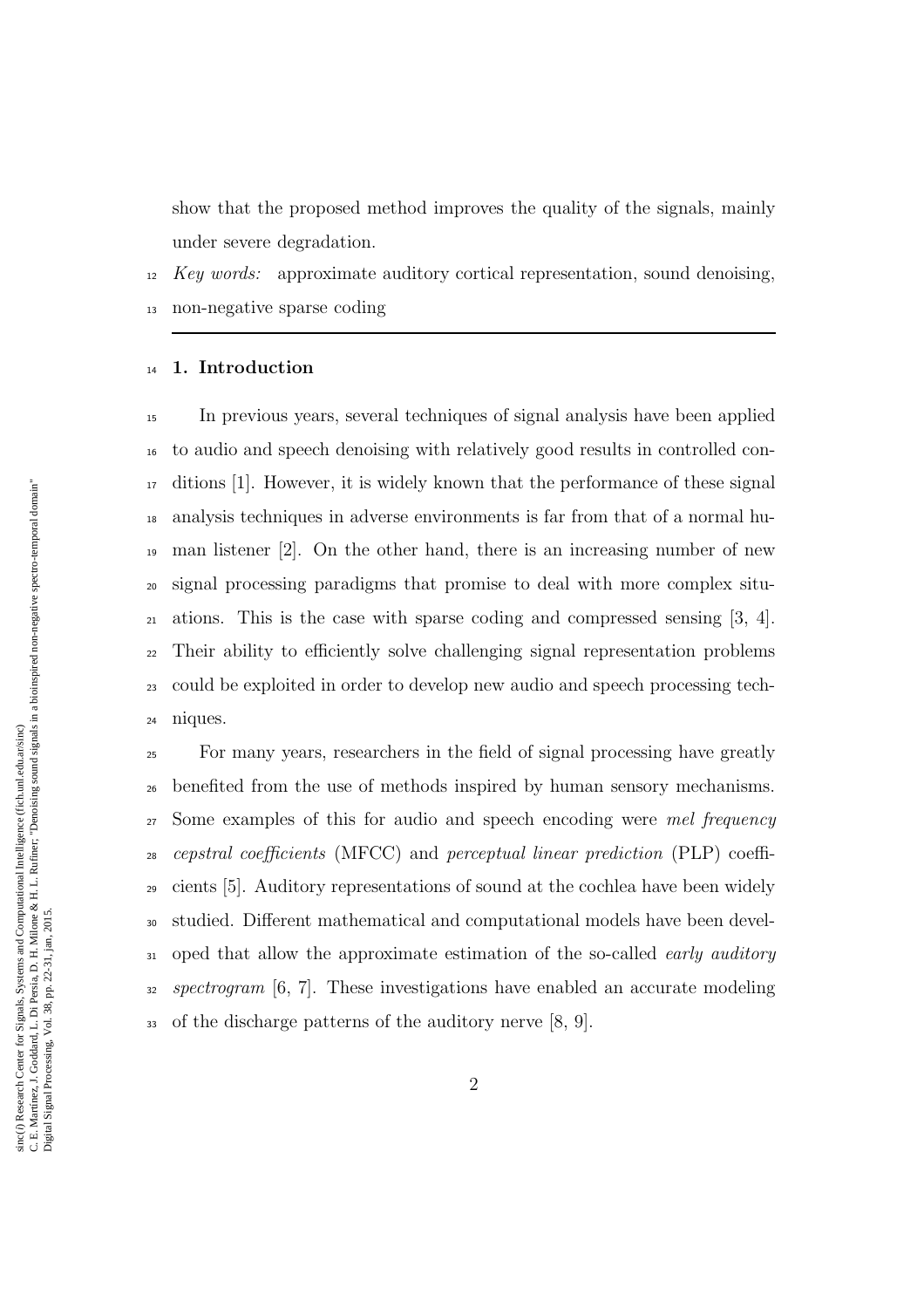<sup>34</sup> Although less known, the underlying mechanisms at the level of the au- ditory cortex have also been studied and modeled [10]. In experimental con- ditions –given a sound signal– a pattern of activations can be found at the primary auditory cortex that encodes a series of meaningful cues contained in the signal. This cortical representation seems to use two principles: the need for very few active elements in the representation and the statistical inde- pendence between these elements [11]. This behavior of the cortical neurons 41 could be emulated using the fundamentals of *sparse coding* (SC) [12], the *in*- dependent component analysis (ICA) [13] and the notion of spectro-temporal 43 receptive fields (STRF). The STRF are defined as the optimal linear filter that convert a time-varying stimulus into the firing rate of an auditory cor- tical neuron, so that it responds with the largest possible activation [14]. These concepts have led to the development of a number of contemporary auditory models that incorporate different auditory phenomena, for example neural timing information [15], modeling of spectral and temporal content in the cochlear response [9]. A very complete and recent review on biologically-inspired models for speech processing is given in [16].

 A number of works have explored the use of auditory models for build- $\frac{1}{2}$  ing robust speech/speaker recognition system. In [17], a model of auditory perception (PEMO [18]) is used to obtain the features in a digit recognition system, after processed with well-stablished algorithms for speech enhance- ment (for example, the Ephraim and Malah estimator [19]). In [20], authors proposed the use of the model of Li [21] as a front-end in a hidden Markov model-based speech recognizer. Here, the speech is first pre-processed with state-of-the-art enhancement algorithms ([19, 22] and others). More recently,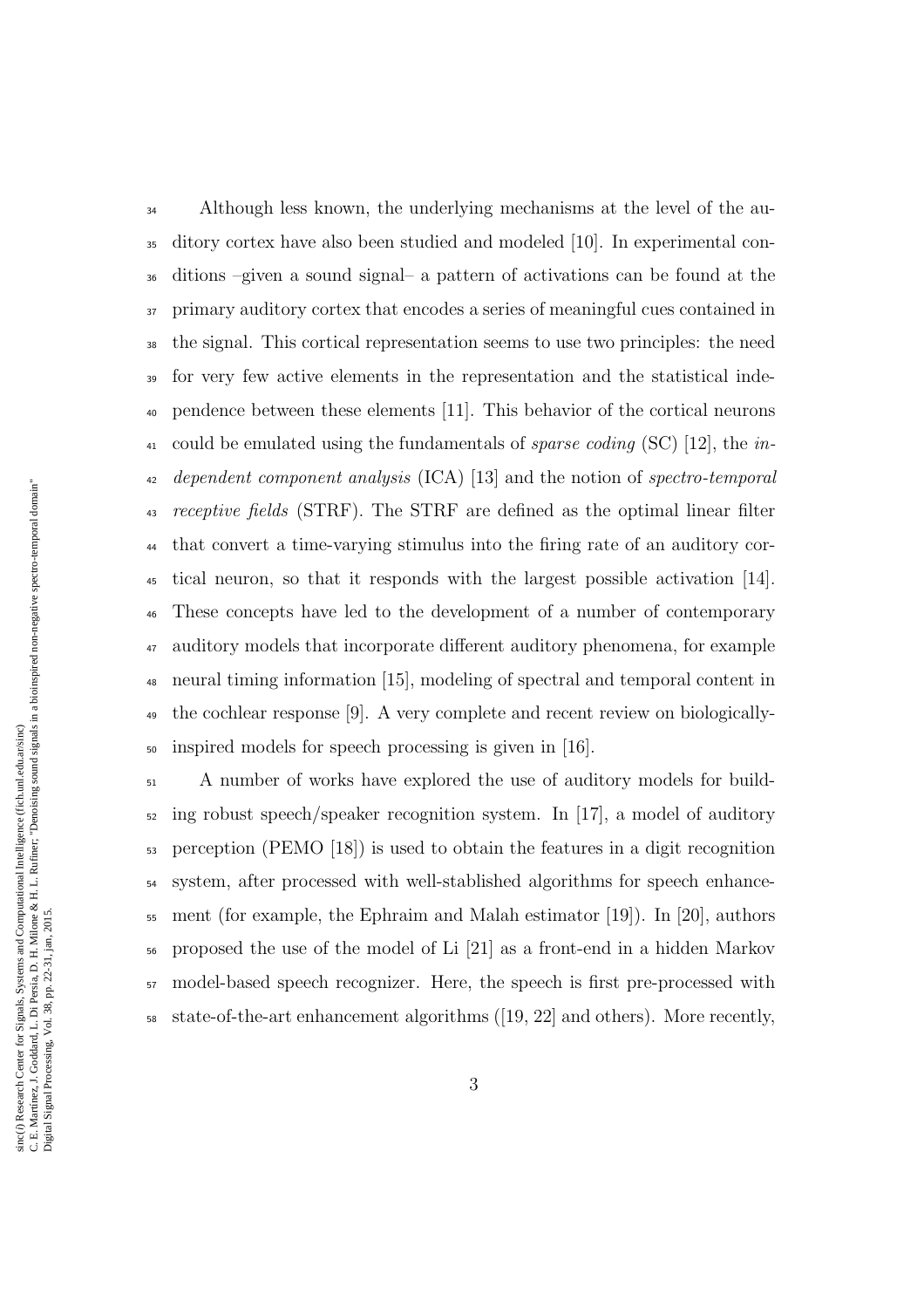different modifications of the MFCC representation were introduced (noise suppresion, temporal masking and others) and compared to standard MFCC and PLP coefficients for speech recognition [23]. As can be seen, these ef- $\epsilon_2$  forts were mainly devoted  $-differently$  from our speech enhancement point of view– to build new feature extraction schemes for the recognizers while mantaining standard techniques for the enhancement itself.

 $\epsilon_{\rm 5}$  In a previous work [24], the *approximate auditory cortical representation*  (AACR) which is a set of activations computed using matching pursuit (MP) on a discrete dictionary of bidimensional atoms, was presented. These atoms represent the STRF of the auditory cortical neurons. The AACR intends to model the global statistical characteristics of the discharge patterns in the auditory cortex, in a phenomenological rather than a physiological way.  $\pi$ <sup>1</sup> This technique provides an approximated representation of the speech signal at the auditory cortical level. It has proved to be benefical with respect to standard spectro-temporal techniques given the fact that at this higher level in the auditory path, some aspects of the acoustic signal that arrives at the eardrum have been reduced or eliminated [16]. Among these superfluous aspects are the temporal variability of the signal and the relative phase of acoustic waveforms [25]. This approach was then applied to a phoneme classification task in both clean and noisy conditions, showing the advantages of the intrinsic robustness of the sparse coding achieved.

 In this work, this approach is adapted to a non-negative matrix factor- ization (NMF) framework. A non-negative auditory cortical representation is used in order to propose a novel sound denoising algorithm. NMF is a recently developed family of techniques for finding parts-based, linear rep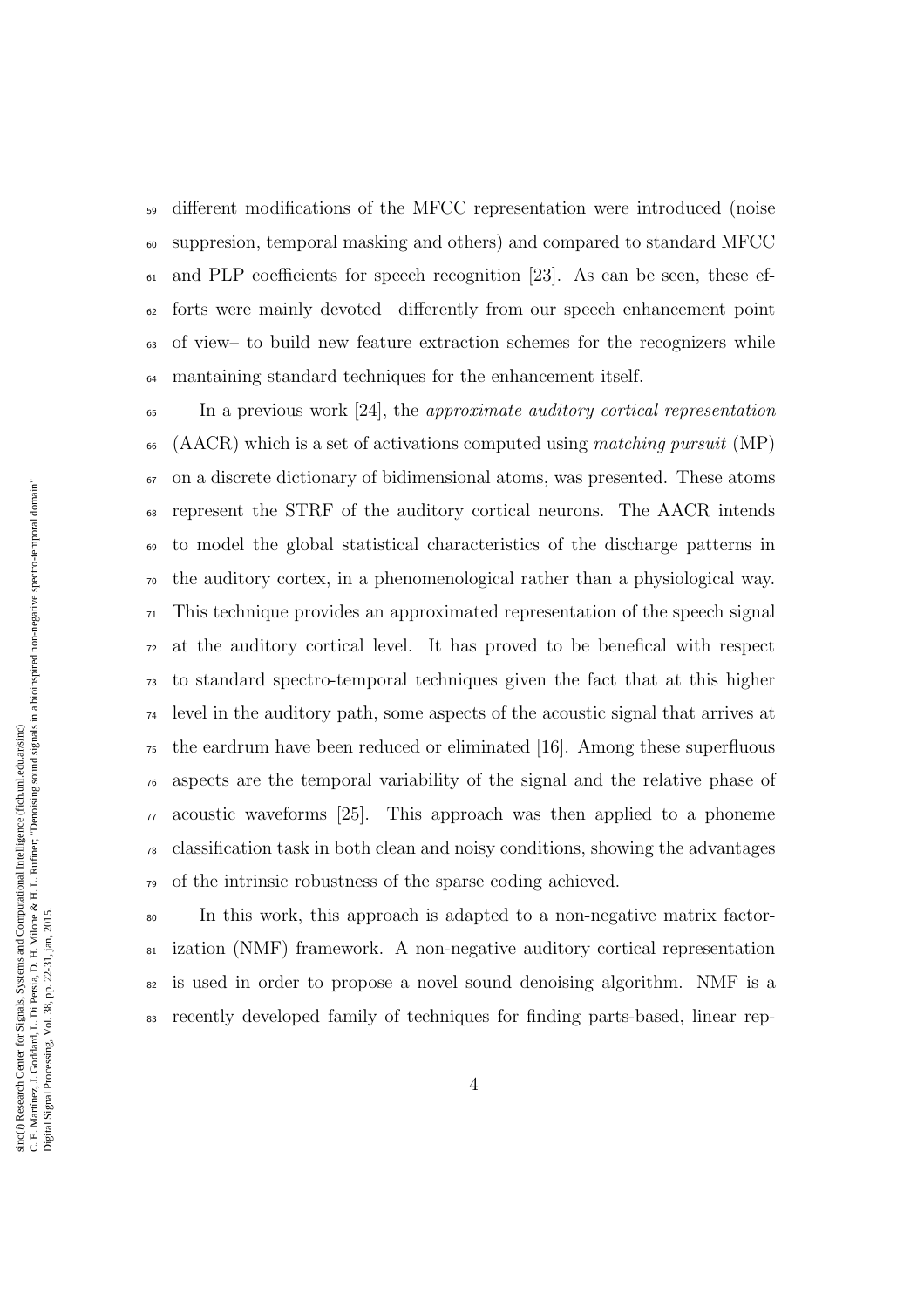resentations of non-negative data [26, 27, 28, 29]. These models deal with the temporal continuity of the signals (which is also found in our auditory spectrograms), such as slow variation of pitch in speech and music through consecutive frames, and were applied to monaural source separation. Re- garding the speech processing applications, semi-supervised/supervised ap- proaches were reported [30, 31, 32, 33]. In these systems, first statistical models for clean speech/noise are estimated. Then, the input signal is ana- lyzed to obtain the denoised version, which is then applied to the recognition block.

 In [34] two sparse dictionaries are obtained directly from spectrograms of clean speech and noise. Then, a representation of the noisy speech is obtained by a linear combination of a small number of both type of exemplars, in order to feed a robust speech recognizer.

 In the biologically-inspired context, the NMF use data described by using just additive components, e.g. a weighted sum of only positive STRF atoms. This new model still retains its biological analogy, in spite of the fact that positive STRF implies only non-inhibitory behaviour. Thus, positive coeffi- cients could be interpreted as firing rates of excitatory cortical neurons. The new proposal of a non-negative auditory cortical denoising algorithm also differs from previous work in the sense that now two STRF dictionary are estimated from clean and noisy signals separately. Then, the dictionaries are combined in a mixed dictionary containing the most representative atoms for each case, obtaining a better representation of the important features of sound and noise for the denoising stage.

The organization of the paper is as follows. Section 2 presents the meth-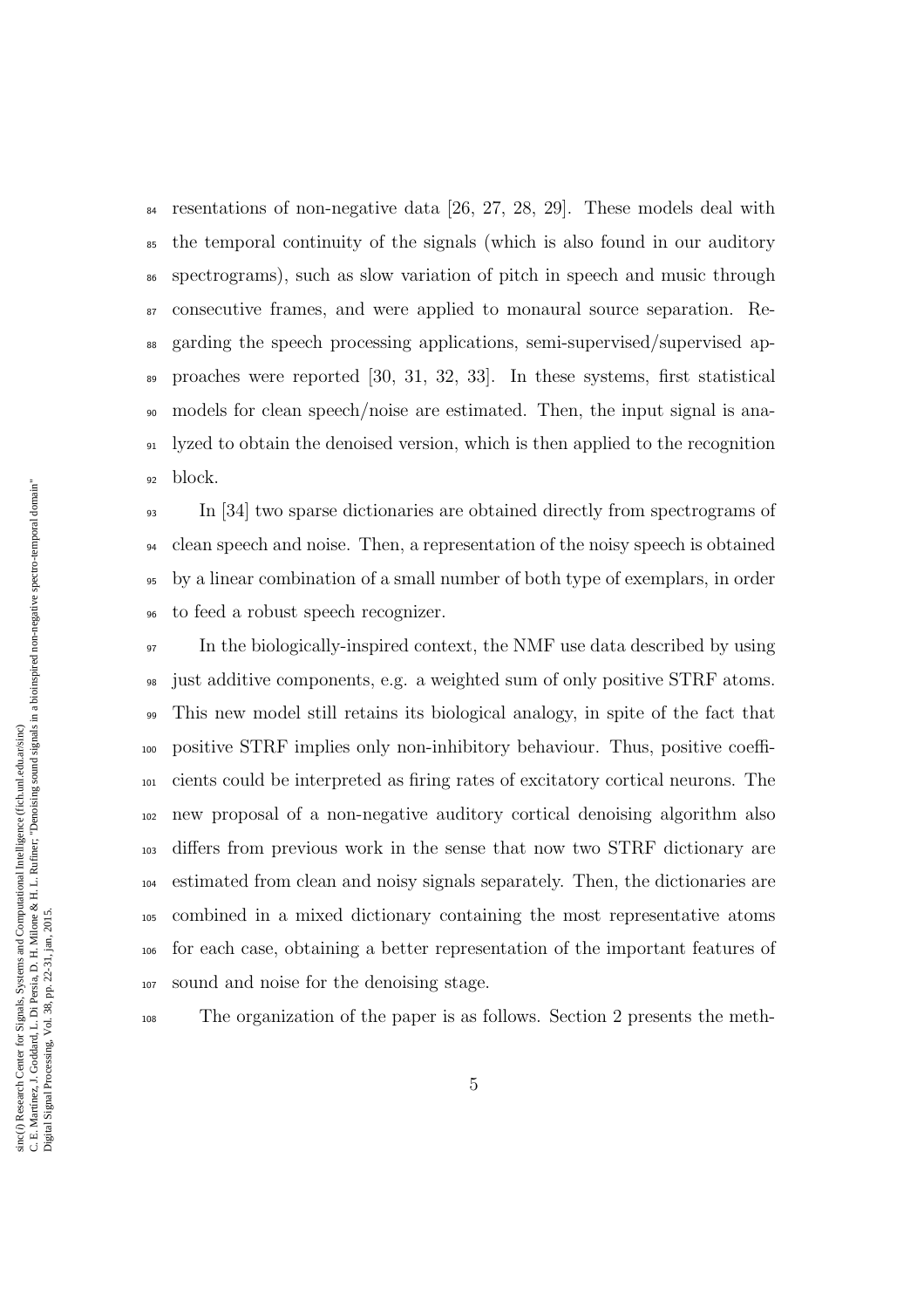ods that give the signal representation in the approximate auditory cortical domain. Section 3 outlines the proposed technique to perform the signal de- noising in this domain. Section 4 presents the experimental framework and data used in the following experimentation. Section 5 shows the obtained results and the discussions. Finally, Section 6 summarizes the contributions of the paper and outlines future research.

# 2. Sound signal representation

# 2.1. Early auditory model

 Mesgarani and Shamma [10] proposed a model of sound processing carried out in the auditory system based on psychoacoustic facts found in physio- logical experiments in mammals. The main idea behind the model is first to obtain a representation of the sound in the auditory system. Then, they further decompose this representation to its spectral and temporal content in the cochlear response.

 While the complete model of Shamma consists of two stages, in this work only the first stage was used. This stage produces the auditory spectrogram (AS), an internal cochlear representation of the pattern of vibrations along the basilar membrane.

 In the following, subscript 'ch' stands for cochlear, 'an' for auditory nerve and 'hc' for hair cell. The first part of the model is implemented by a bank <sup>129</sup> of 128 cochlear filters  $x_{ch}$  that process the temporal signal  $s(t)$  and yield the outputs

$$
x_{\text{ch}}^k(t,f) = s(t) \otimes h_{\text{ch}}^k(t,f),\tag{1}
$$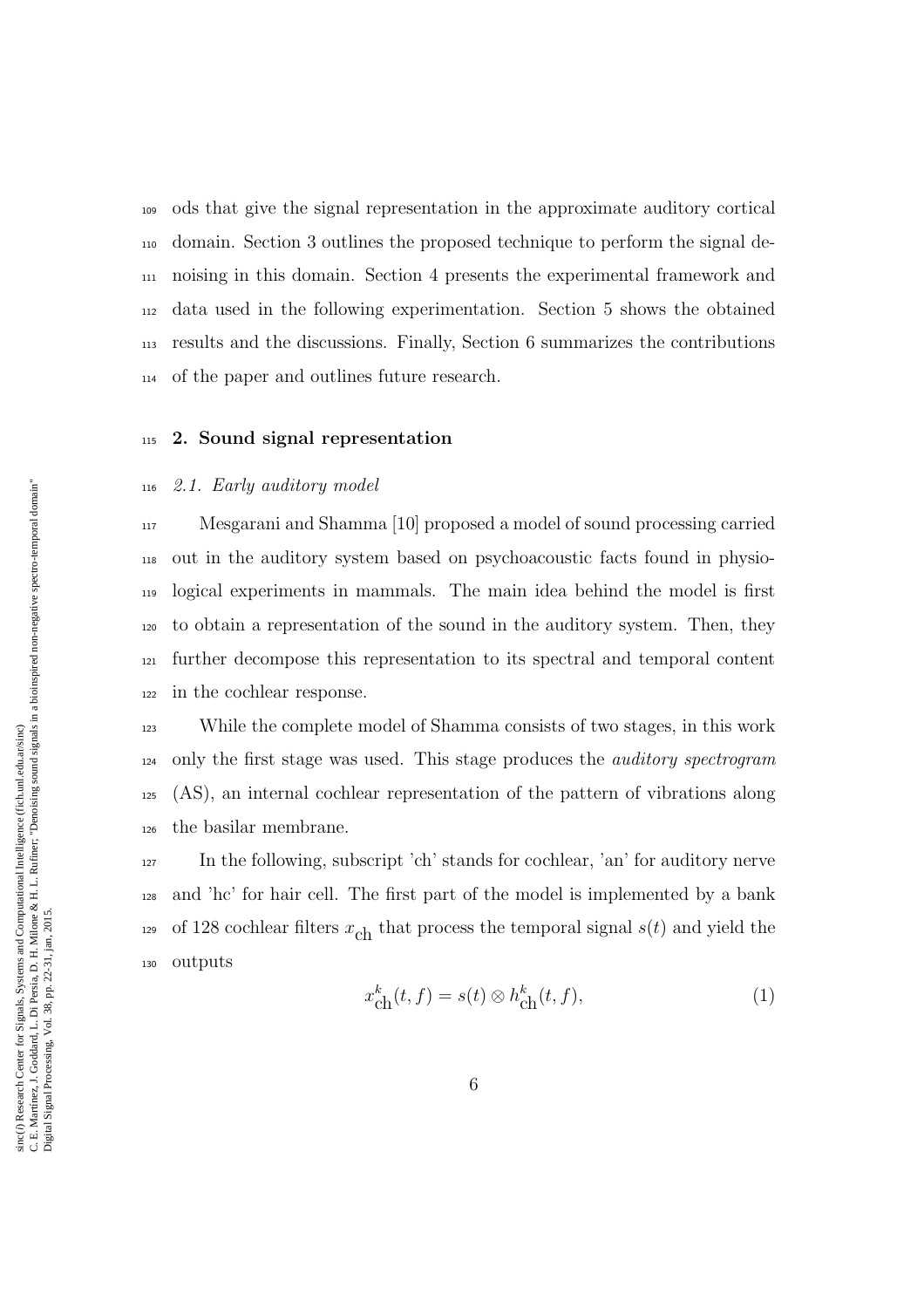<sup>131</sup> where  $h_{\text{ch}}^k$  is the impulse response of the k-th cochlear filter [10]. This is a  $_{132}$  bank of overlapping constant-Q (QERB = 5.88) bandpass filters with center <sup>133</sup> frequencies (CF) that are uniformly distributed along a logarithmic frequency <sup>134</sup> axis, over 5.3 octaves (24 filters/octave, 0-4 kHz). The CF of the filter at 135 location l on the logarithmic frequency axis (in octaves) is defined as

$$
f_l = f_0 \ 2^l \quad \text{(Hz)},\tag{2}
$$

136 where  $f_0$  is a reference frequency of 1 kHz [10]. The quantity and frequency distribution of the filters proved to be satisfactory for the discrimination of important acoustic clues and for an appropriate reconstruction of speech signals [9].

<sup>140</sup> These 128 filter outputs are transduced into auditory-nerve patterns  $x_{an}$ <sup>141</sup> using

$$
x_{\rm an}^k(t,f) = g_{\rm hc} \left( \partial_t x_{\rm ch}^k(t,f) \right) \otimes \mu_{\rm hc}(t),\tag{3}
$$

 $_{142}$  where  $\partial_t$  represents the velocity fluid-cilia coupling (highpass filter effect),  $g_{\text{hc}}$  the nonlinear compression in the ionic channels (sigmoid function of the channel activations) and  $\mu_{\text{hc}}$  the hair-cell membrane leakage modeling <sup>145</sup> the phase-locking decreasing on the auditory nerve (lowpass filter effect) <sup>146</sup> [10]. Finally, the lateral inhibitory network is approximated by a first-order <sup>147</sup> derivative with respect to the tonotopic (frequency) axis [10], which is then <sup>148</sup> half-wave rectified as

$$
x_{\text{lin}}^k(t,f) = \max\left(\partial_f x_{\text{an}}^k(t,f),0\right). \tag{4}
$$

<sup>149</sup> The AS is then obtained by integrating this signal over a short window, <sup>150</sup> modeling a further loss of phase locking. Figure 1 show an scheme of the <sup>151</sup> auditory model as used in this work.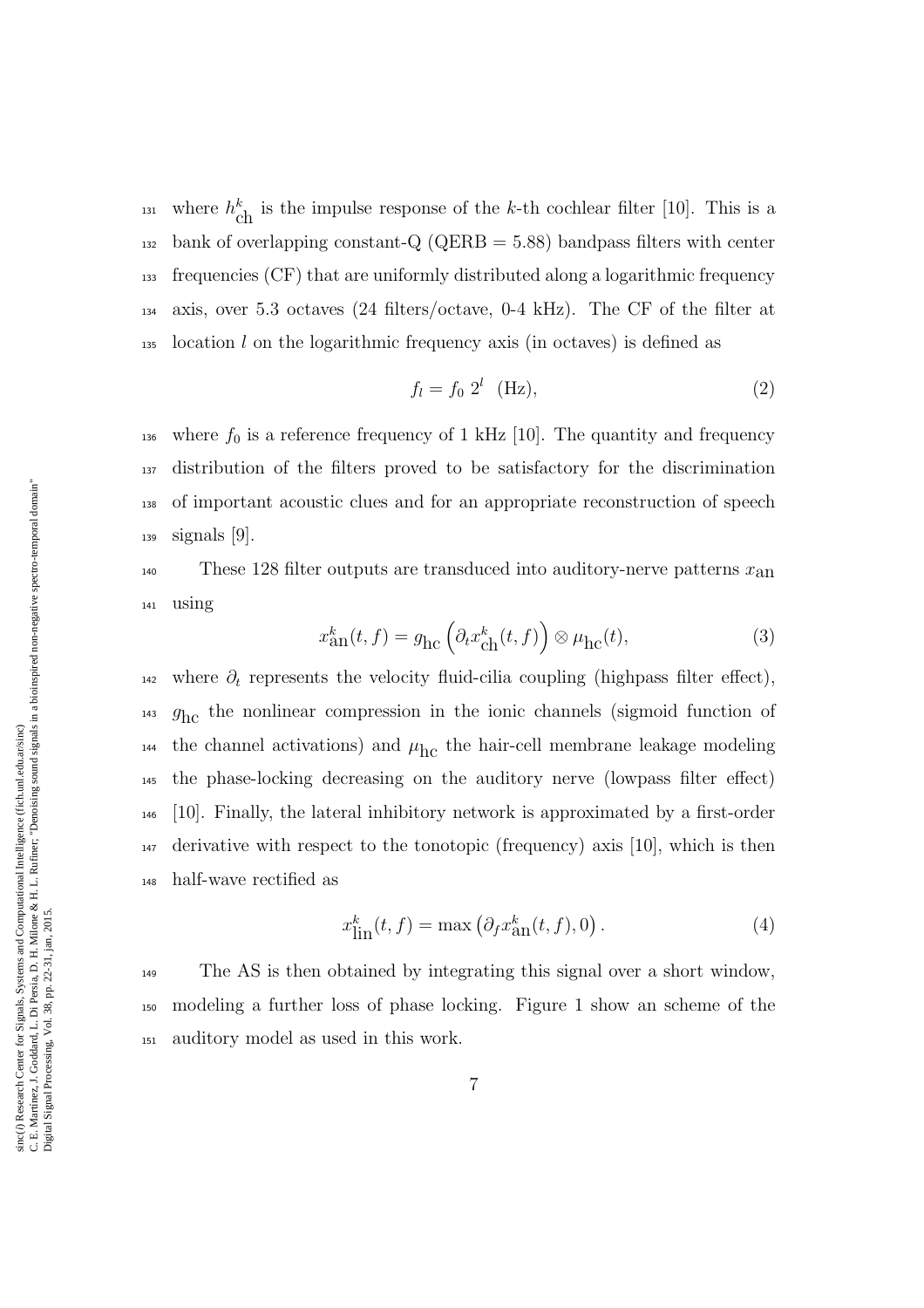

Figure 1: Early auditory model.

#### <sup>152</sup> 2.2. Sparse coding of auditory spectrogram

<sup>153</sup> We now suppose that the representation of any bidimensional slide signal <sup>154</sup>  $\mathbf{x} \in \mathbb{R}^{m \times n}$  obtained from the early auditory model in (4) is given by a linear <sup>155</sup> combination of atoms representing the STRFs, in the form

$$
\mathbf{x} = \mathbf{\Phi}\mathbf{a},\tag{5}
$$

<sup>156</sup> where  $\Phi \in \mathbb{R}^{m \times n \times M}$  is the dictionary of M bidimensional atoms and  $\mathbf{a} \in$  $\mathbb{R}^M$  is the target representation. The 2-D basis functions of the dictionary <sup>158</sup> are vectorized as  $\mathbf{\Phi} = [\vec{\Phi}_1 \dots \vec{\Phi}_M]$  with  $\vec{\Phi}_i \in \mathbb{R}^{[mn] \times 1}$ . Then, (5) can be alternatively written as  $\vec{x} = \sum$  $1\leq i \leq M$ <sup>159</sup> alternatively written as  $\vec{x} = \sum \vec{\Phi}_i a_i$ . The desired sparsity is included  $_{160}$  when the solution is restricted to

$$
\min_{a} \|\mathbf{a}\|_{0},\tag{6}
$$

<sup>161</sup> where  $\|\cdot\|_0$  is the  $l^0$  norm, which counts the number of non zeroes entries of <sup>162</sup> the vector. This is a NP-complete problem so several approximations were <sup>163</sup> proposed [35].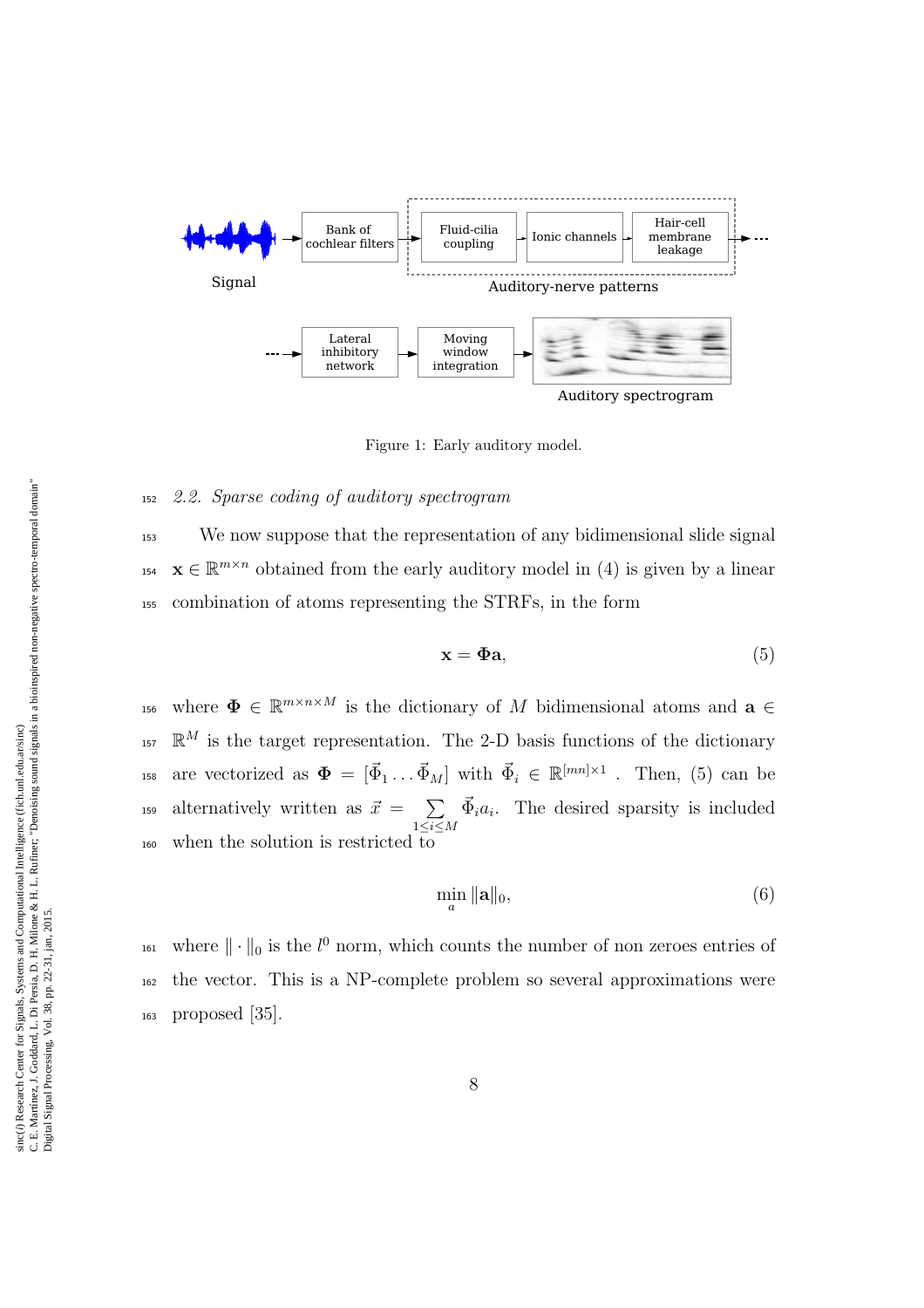In order to find the required representation, two problems have to be jointly solved: the estimation of a sparse representation and the inference of a specialized dictionary. The coefficients found with methods based on basis pursuit (BP) or MP give both atoms and activations with positive and negative values [36, 37]. However, in some applications it could be useful to work only with positive values, thus providing the method with the ability to explain the data from the controlled addition of (only positive) atoms. This 171 is the objective of non-negative matrix factorization methods.

# 2.3. NN-K-SVD algorithm

 As it was mentioned in Section 1, there are several approaches to obtain a nonnegative atomic sparse decomposition of data. Among them, in this work the method proposed in [38] is selected given its simplicity, excellent performance in other applications (for example, image classification [39]) and the possibility to explicitly set the number of sparse components to use in the approximation.

 Aharon *et al* introduced the K-SVD as a generalization of the k-means clustering algorithm to solve the sparse representation problem given a set  $_{181}$  of signals x to be represented [38]. Moreover, they included a non-negative version of the BP algorithm, named NN-BP, for producing non-negative dic-tionaries. The method solves the problem

$$
\min_{a} \|\mathbf{x} - \mathbf{\Phi}^{L}\mathbf{a}\|_{2}^{2} \quad s.t. \quad \mathbf{a} \ge 0,
$$
\n<sup>(7)</sup>

<sup>184</sup> where a sub-matrix  $\mathbf{\Phi}^{L}$  that includes only a selection of the L largest coeffi-cients is used. In the dictionary updating, this matrix is forced to be positive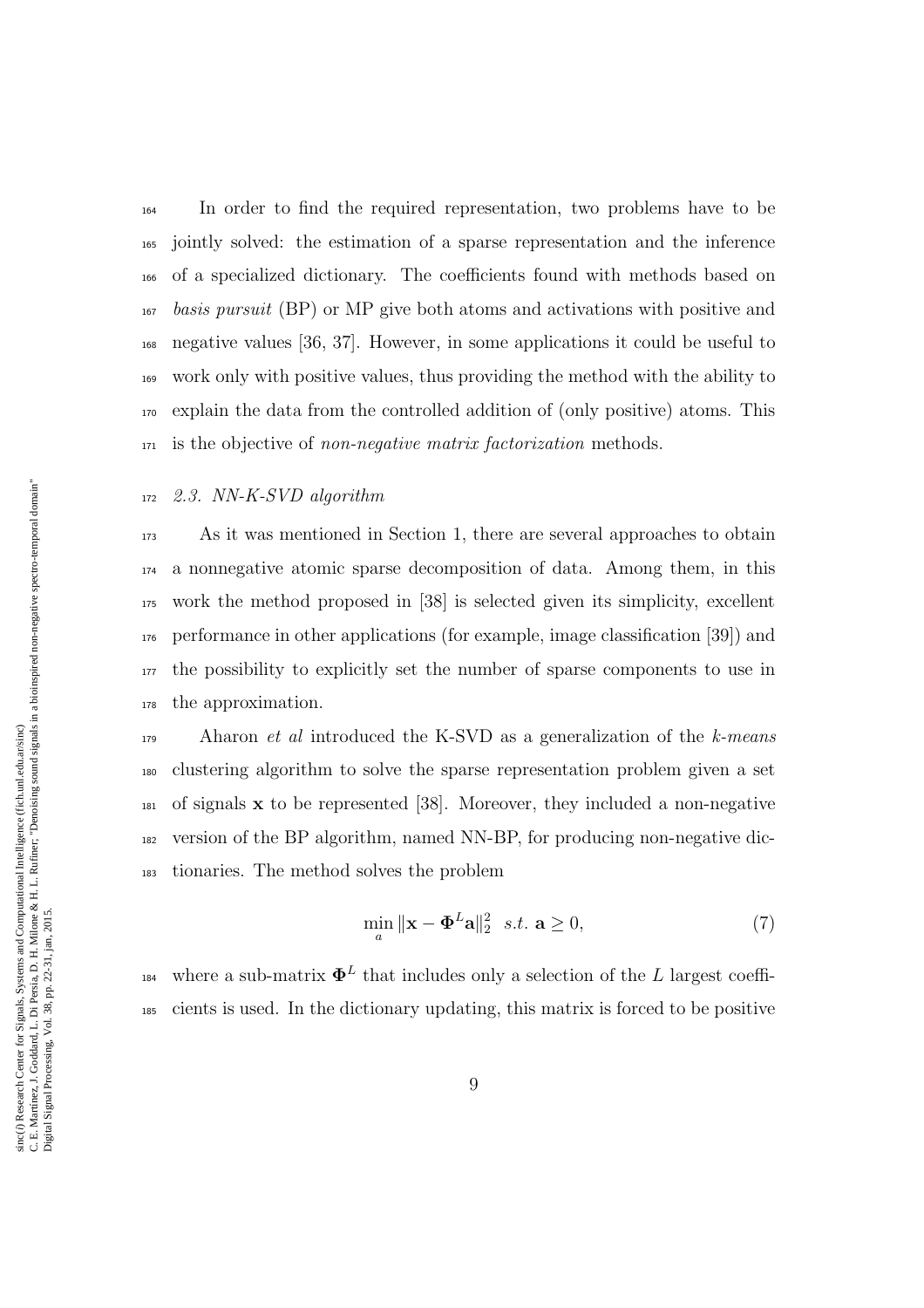<sup>186</sup> by calculating

$$
\min_{\vec{\phi}_k, a^k} \|\mathbf{E}^k - \vec{\phi}_k a^k\|_2^2 \quad s.t. \quad \vec{\phi}_k, \vec{x}^k \ge 0,
$$
\n
$$
(8)
$$

<sup>187</sup> for each one of the k selected coefficients. The error matrix  $\mathbf{E}^k$  is the residual <sup>188</sup> between the signal and its approximation with the k-th atom  $\vec{\phi}_k$  and its 189 respective activation  $a^k$  being updated.

<sup>190</sup> The dictionary itself and the activation coefficients are calculated from 191 the SVD of  $\mathbf{E}^k = \mathbf{U} \Sigma \mathbf{V}^T$ . This decomposition is then truncated to null the <sup>192</sup> negative entries. Finally, the atoms and activations are obtained as the rank-193 one approximation with the first left and right singular vector as  $\phi_k = \mathbf{u}_1$ <sup>194</sup> and  $a^k = \mathbf{v}_1$ . The complete algorithm, called NN-K-SVD for short [38], is <sup>195</sup> illustrated in the Appendix.

#### <sup>196</sup> 3. Denoising methods

#### <sup>197</sup> 3.1. Non negative cortical denoising

 The main idea of the proposed method is that sound and noise signals can be projected to an approximate auditory cortical space, where the meaning- ful features of each one could easily be separated. The signals being analyzed could be decomposed into more than one (possibly overcomplete) dictionary containing a rough approach to all the features of interest. More precisely, the method here proposed is based on the decomposition of the signal into two parallel STRF dictionaries, one of them estimated from clean signals and the other one from noise. The estimation of both dictionaries is carried out after obtaining the respective two-dimensional early auditory spectrograms for each type of signals, as was explained before. Given that this type of rep-resentation is non-negative, a natural way to obtain both the dictionary and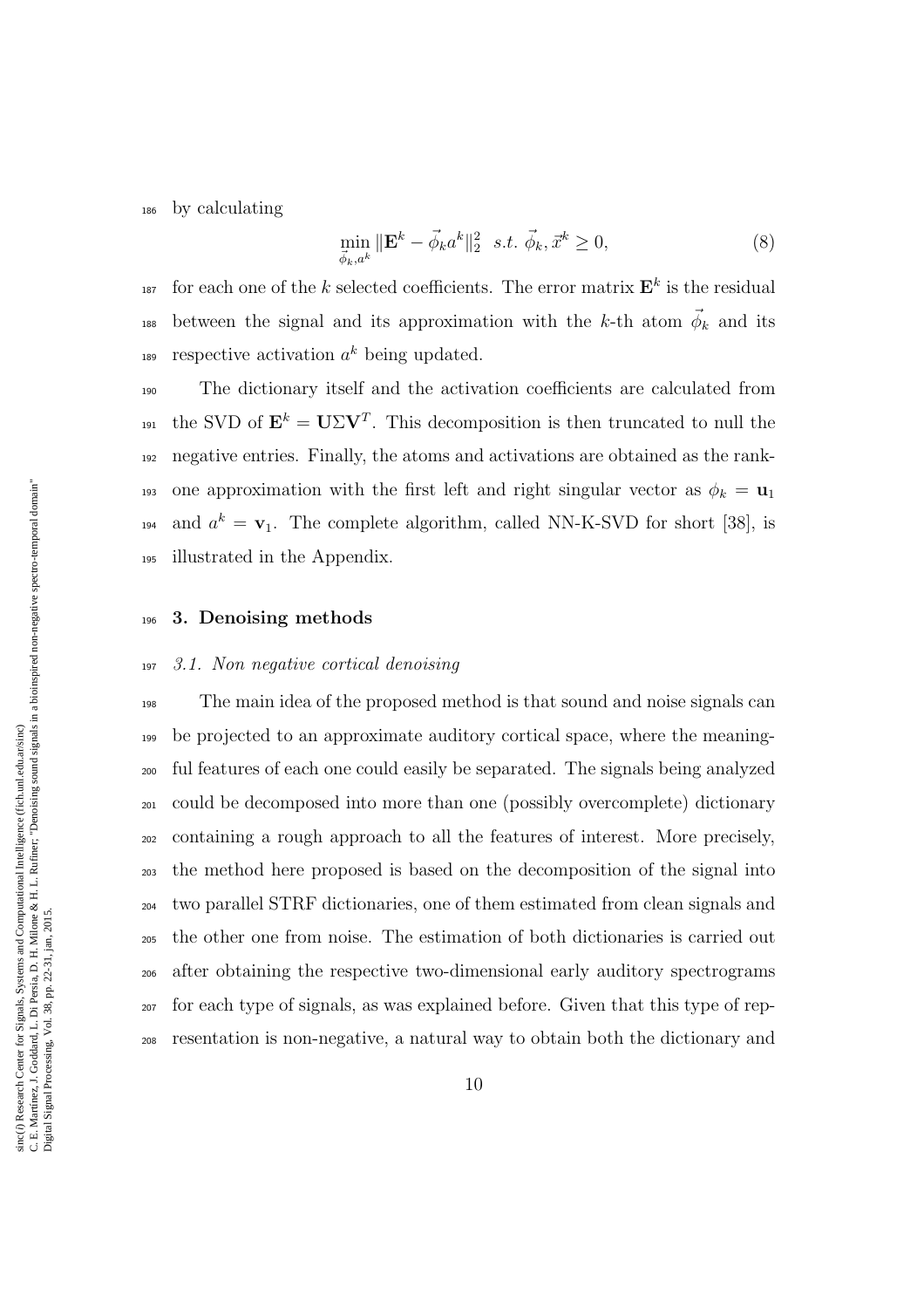the cortical activations is to use an algorithm that obtains a representation with non-negative constraints. This is especially true in the case of denois- ing applications, where forcing non-negativity on both the dictionary and the coefficients may help to find the building blocks of the different type of signals [38]. Among the several NMF models reported in literature (some of  $_{214}$  then summarized in Section 1), we chose for our purposes the above outlined NN-K-SVD.

 Before carrying out the denoising, the dictionaries corresponding to clean signals and noise should be estimated. They are produced applying twice the NN-K-SVD algorithm described in Section 2.3, one for each type of signal. The dictionaries are then rearranged according to the activation for the train- ing samples, in descending order. From these two sets, a combined dictionary containing atoms of signal and noise is used in our approach. This new dic- tionary is composed by the "most representative" atoms of each previous dictionary, by selecting those with greater activation.

 Fig. 2 shows a diagram of the method here proposed, which consists of two stages. In the *forward* stage (Fig. 1.a), the auditory spectrogram is firstly obtained. Then, using the combined dictionary, the auditory cortical activations that best represent the noisy signal (including both clean and noisy activations) are calculated by means of the non-negative version of the BP algorithm. In the *backward* stage (Fig. 1.b), the auditory spectrogram is reconstructed by taking the inverse transform from only the coefficients corresponding to the signal dictionary (synthesis). In this way, the denoising of the signal is carried out in the approximate non-negative auditory cortical domain. Finally, the denoised signal in the temporal domain is obtained by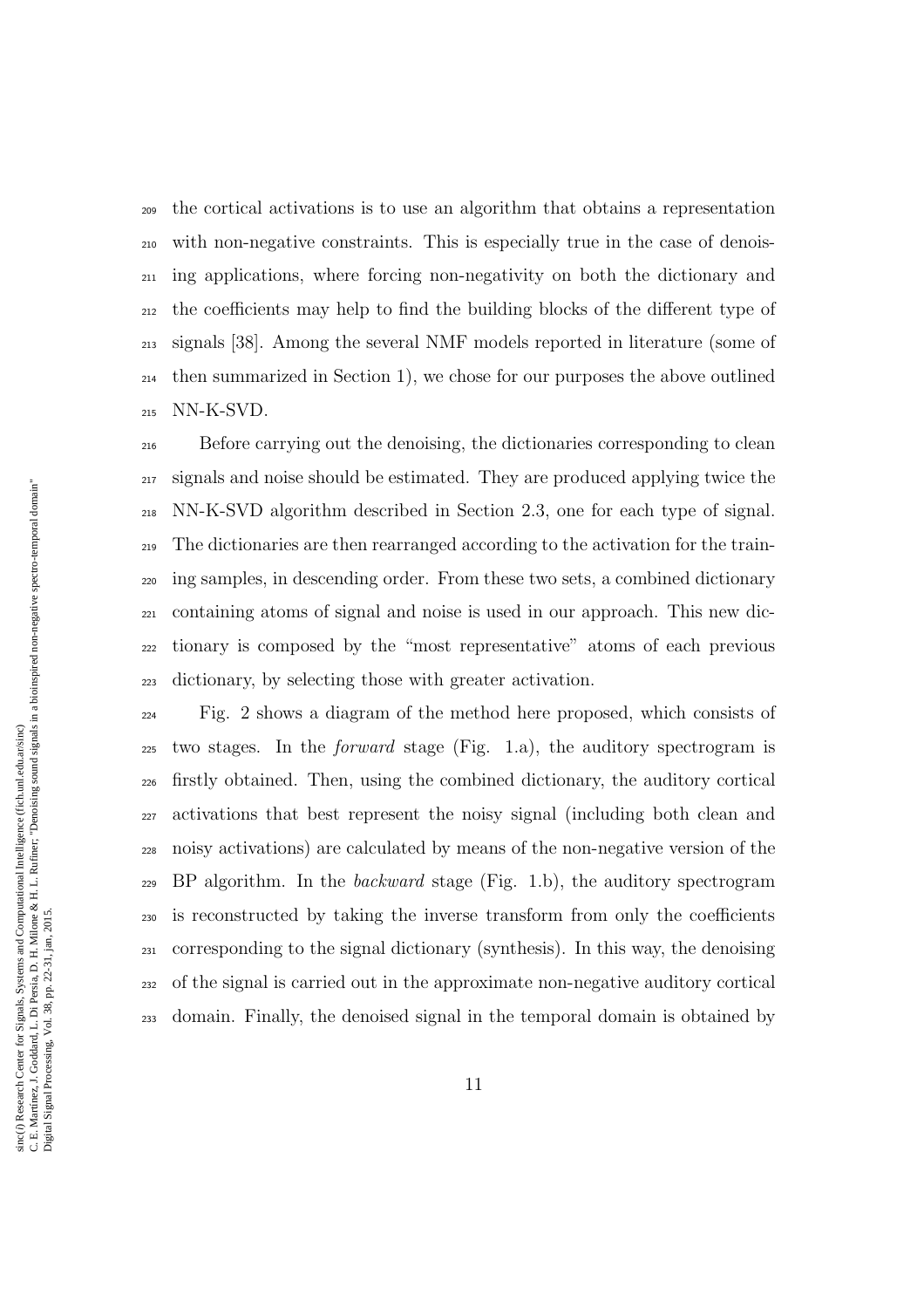

Figure 2: Diagram of the NNCD method for denoising in the cortical domain. (a) Forward stage: cortical representation. (b) Backward stage: denoised reconstruction. 12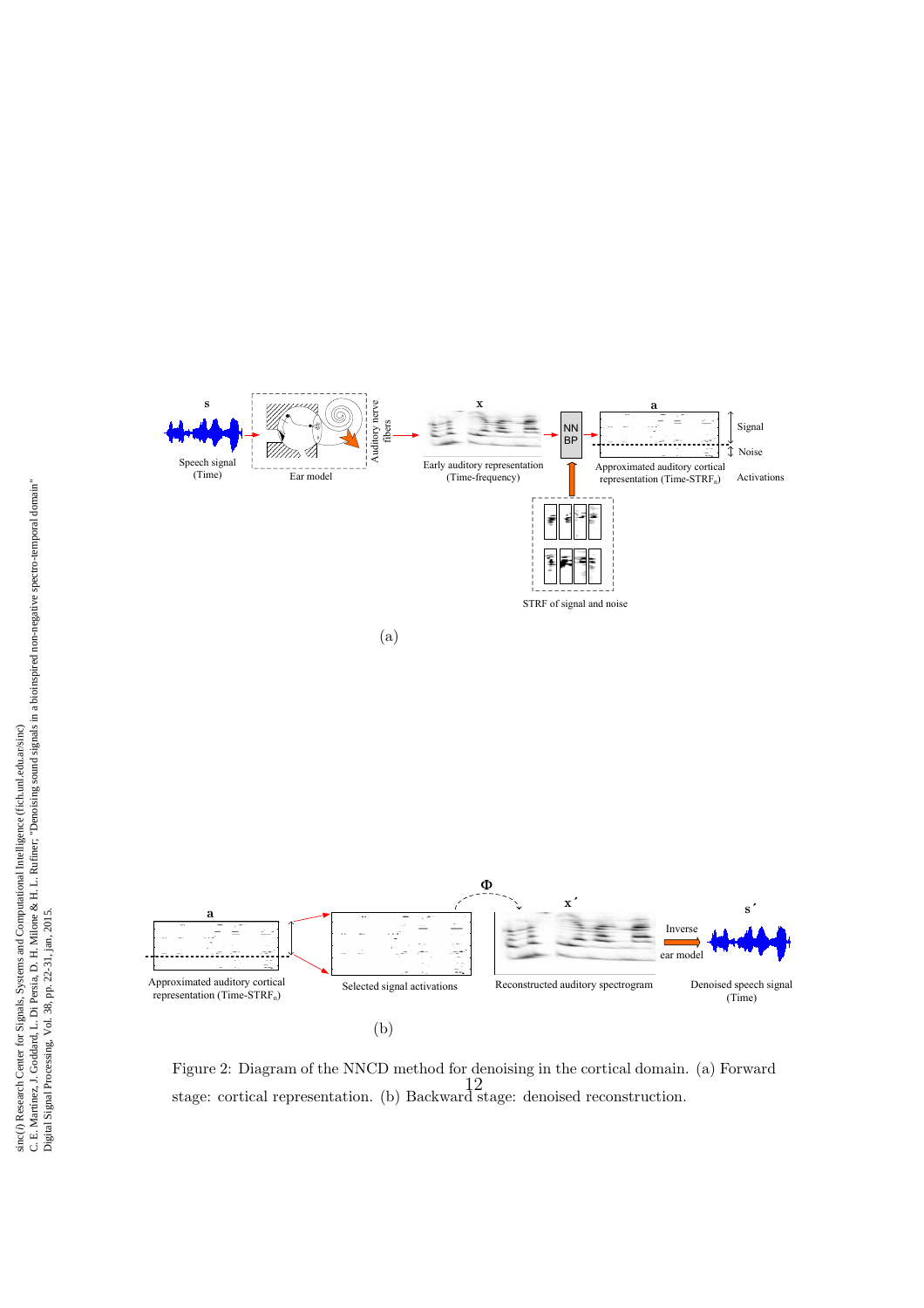the approximate inverse ear model. The proposed method is named NNCD, which stands for non-negative cortical denoising.

 The reconstruction of the auditory spectrogram from the cortical response is direct because it only consists of a linear transformation. However, a perfect reconstruction of the original signal from the auditory spectrogram is impossible because of the nonlinear operations in the earlier described in Section 2.1. Shamma proposed a method to approximately invert the model and showed through objective and subjective quality tests that the resulting quality of this approximate reconstruction is not degraded [9].

 The idea of using a cortical model for sound denoising was also proposed by Shamma in a recent work [10]. The main differences with our approach are that his cortical representation uses the concept of spectrotemporal mod- ulation instead of STRF and non-negative sparse coding, and also the way he incorporates information about signal and noise.

## 3.2. Speech denoising configurations

<sup>249</sup> We propose applying the NNCD in three different scenarios for denoising speech signals degraded by uncorrelated additive noise:

 (a) "NNCD speech": corresponds to the NNCD reconstruction from se- lected atoms of the speech dictionary, discarding the noise selected atoms.

<sup>254</sup> (b) "Wiener/ NNCD noise": applies a Wiener filter to the noisy signal  $y(t)$ ,  $\omega_{255}$  where the noise estimation  $n'(t)$  is given by the NNCD reconstruction from only selected atoms of the noise dictionary.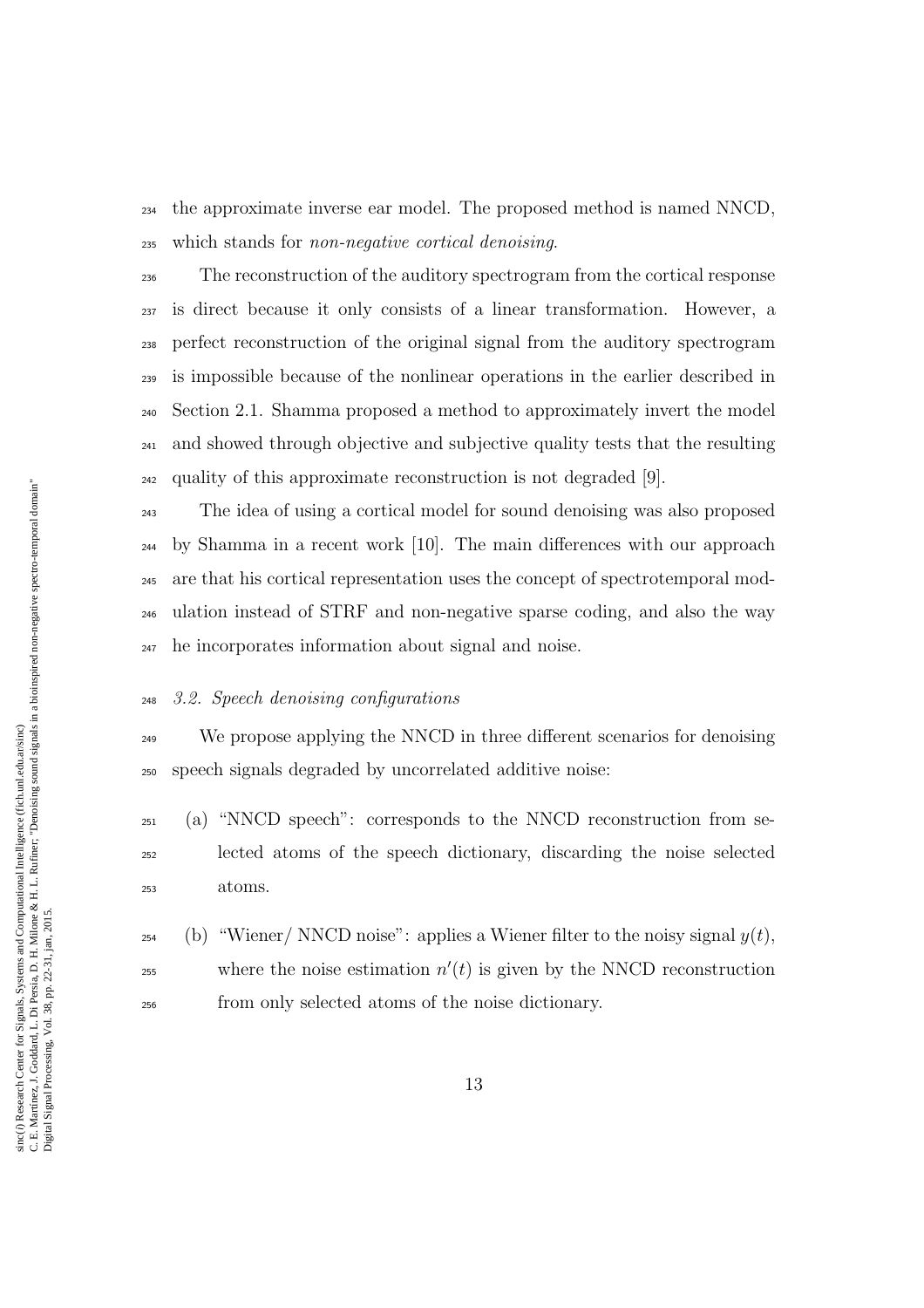<sup>257</sup> (c) "NNCD+Wiener": applies a Wiener filter to both previously NNCD <sup>258</sup> estimations of noise  $n'(t)$  and speech  $s'(t)$ .

<sup>259</sup> In cases (b) and (c), the Wiener filter is estimated by means of the Short-Time Fourier Transform (STFT), as  $\frac{|S(\omega,\tau)|^2}{|S(\omega,\tau)|^2+|N(\tau)|^2}$ 260 Time Fourier Transform (STFT), as  $\frac{|S(\omega,\tau)|^2}{|S(\omega,\tau)|^2+|N(\omega,\tau)|^2}$ . Here,  $S(\omega,\tau)$  and 261  $N(\omega, \tau)$  are the STFT representations of  $s(t)$  and  $n(t)$  respectively. Note  $_{262}$  that in case (c), the Wiener filter is estimated from the speech signal  $s'(t)$ 263 instead of  $s(t)$  [40, 41]. Fig. 3.2 shows the block diagrams of these configu-<sup>264</sup> rations.

<sup>265</sup> For comparison purposes, different filtering algorithms were also imple-<sup>266</sup> mented and tested:

- $\bullet$  iWiener: the iterative Wiener method [42]. After preliminary experi-<sup>268</sup> mentation, the number of iterations was fixed at 4.
- $\bullet$  apWiener: the speech enhancement based on the use of the A Priori <sup>270</sup> Signal to Noise ratio in a minimum mean square error estimation, as  $_{271}$  given in [43].
- <sup>272</sup> Wavelet: sound denoising using the thresholding of wavelet coefficients. <sup>273</sup> The parameters of this process were: 5 levels of a Daubechies 8 function, <sup>274</sup> soft thresholding using the unbiased SURE estimator and rescaling <sup>275</sup> using a single estimation of level noise based on first-level coefficients  $276$  [44].
- $\bullet$  mBand: Multi-band spectral subtraction, a method that takes into ac-<sup>278</sup> count the fact that colored noise affects the speech spectrum differently <sup>279</sup> at various frequencies [45]. The parameters of the algorithm were fixed <sup>280</sup> at 6 frequency bands with a linear spacing between bands.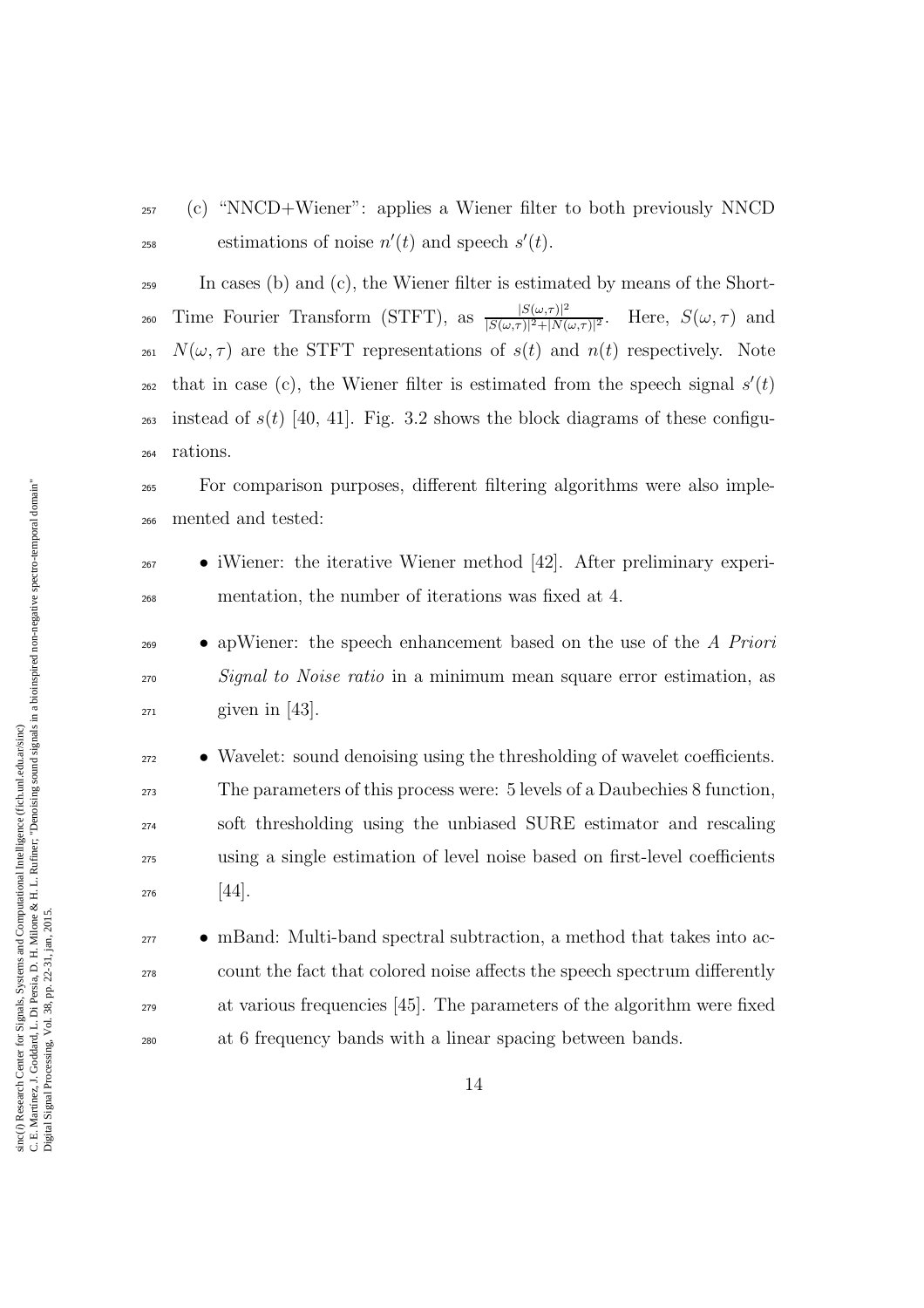

Noisy speech







ration % oposed to apply the NNCD to  $\frac{1}{2}$ - enhancement: (a): NNCD speech only, (b) Wiener filter with noise estimation given by the NNCD, and (c) Wiener filter calculated with the estimation of signal and noise given Figure 3: Schematics of the three configurations proposed to apply the NNCD to speech by the NNCD.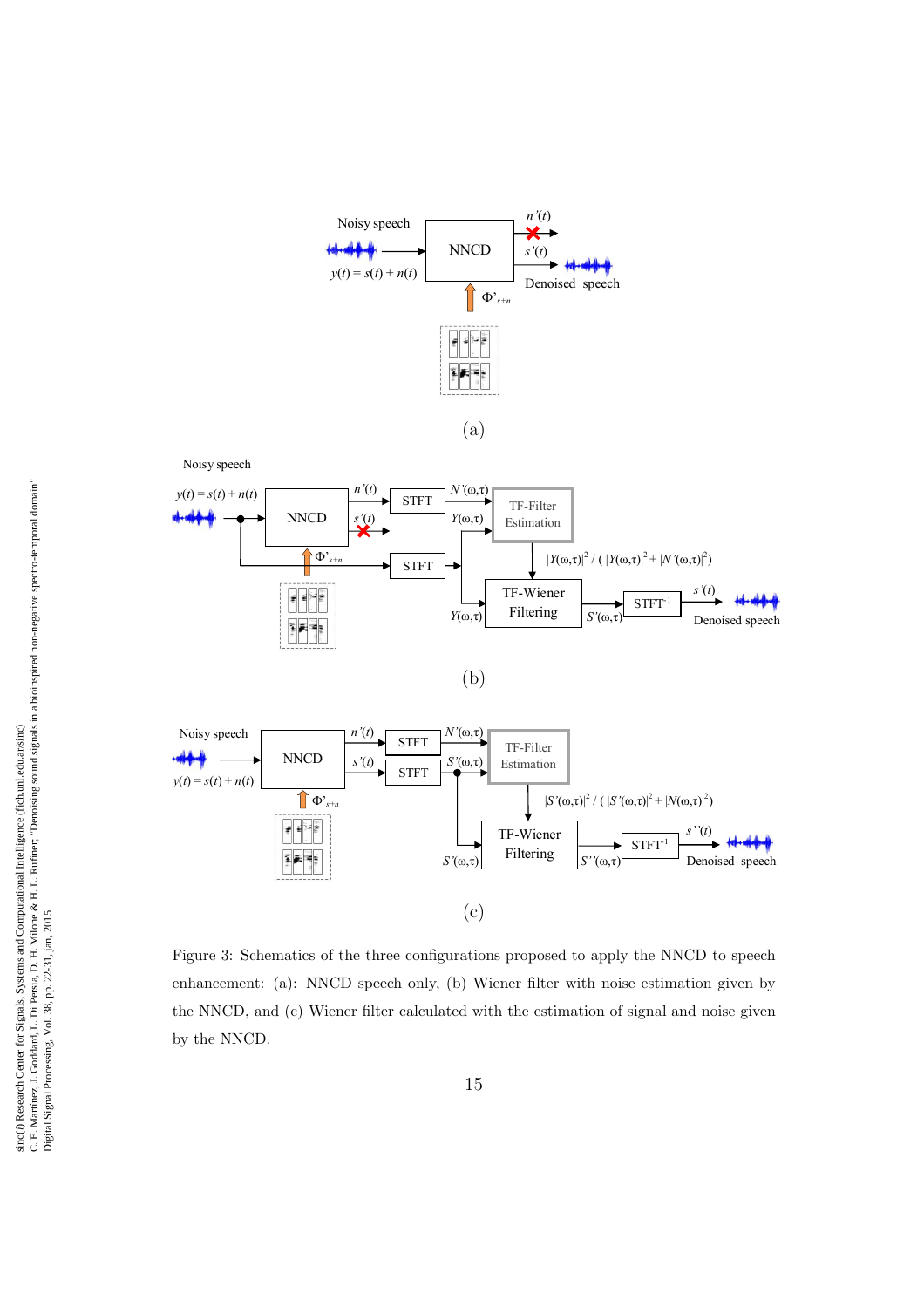• BNMF: a recently proposed Bayesian formulation of nonnegative ma- trix factorization [33]. First, a mean square error estimator for the speech signal is derived, then it learns the NMF noise model online from the noisy signal (unsupervised speech denoising).

 Given the nature and characteristics of the artificial/real signals, the Wavelet denoising was used in the experiments with artificial signals, where mBand and BNMF were used in the experiments with speech data.

# 4. Experimental framework

 A series of experiments were carried out to demonstrate the capabilities of the proposed technique. The first of this were carried out on artificial "clean" sound signals constructed by a mixture of chirps and pure tones. Then a second series of experiments were developed to work with real data consist- ing of speech signals of complete sentences from a single speaker. Noises with different frequency distributions and non stationary behaviours were additively aggregated to the signals at several signal to noise ratios (SNRs). The proposed technique was then applied to obtain the denoised signals and <sup>297</sup> the performance was evaluated by two objective methods: the *perceptual*  evaluation of speech quality (PESQ) score [46] and the classical segmental signal-to-noise ratio (SNRseg) [47].

# 4.1. Artificial and real signals and noises

 A total of 1000 artificial signals were obtained by concatenating 7 differ- ent subsignal segments of 64 ms each at a sampling frequency of 8 kHz. Each segment consisted of the random combination of up or down chirps and pure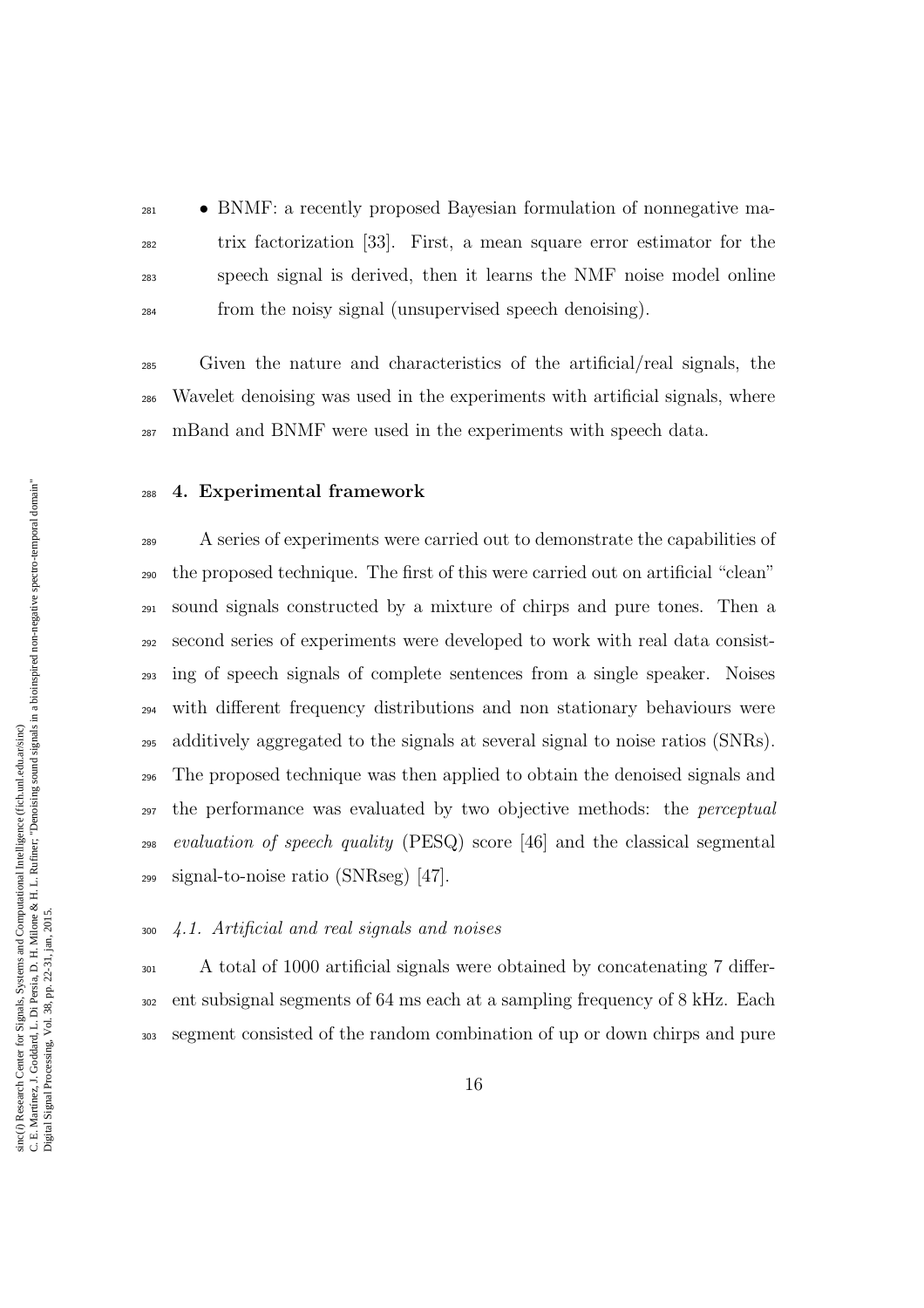tones. In order to restrict all the possible combinations of these features so that a relatively simple dictionary was able to represent them, the spectro- gram was divided in two frequency zones, below and above 1200 Hz. Inside each zone only one of the features could occur. Also, the frequency slopes of the chirps are fixed in each zone. Experiments with this type of signals were designed just to illustrate the operation of the method, also for sanity check and to show the feasibility of the method.

 The clean speech data was extracted from a widely-used database in the speech recognition field, the TIMIT corpus [48]. The data used in this work corresponds to the set of 10 speech sentences of the speaker FCJF0 in dialectic region number 1. Sentences have a mean length of 5 seconds.

 Two kinds of noise with different frequency content were used. On the one hand, the white noise, which exhibits a relatively high frequency content with a non-uniform distribution in the early auditory spectrogram (due to its logaritmic frequency scale), and on the other hand voice babble and street noises with mainly low frequency content in that representation. The white noise was generated by a HF radio channel and the babble noise was recorded  $_{321}$  in a crowded indoor ambient, both taken from the NOISEX-92 database [49]. The street noise corresponds to an outdoor recording and was taken from the Aurora database [50]. In all the experiments, the noise was first conveniently resampled to the same rate and resolution of the clean signals. The noisy signals were obtained by additively mixing the signals at different SNRs.

#### 4.2. Combined clean-noisy dictionary estimation

 First, the auditory spectrograms of clean signals were obtained. Then, the training data for the estimation of the dictionaries was extracted by means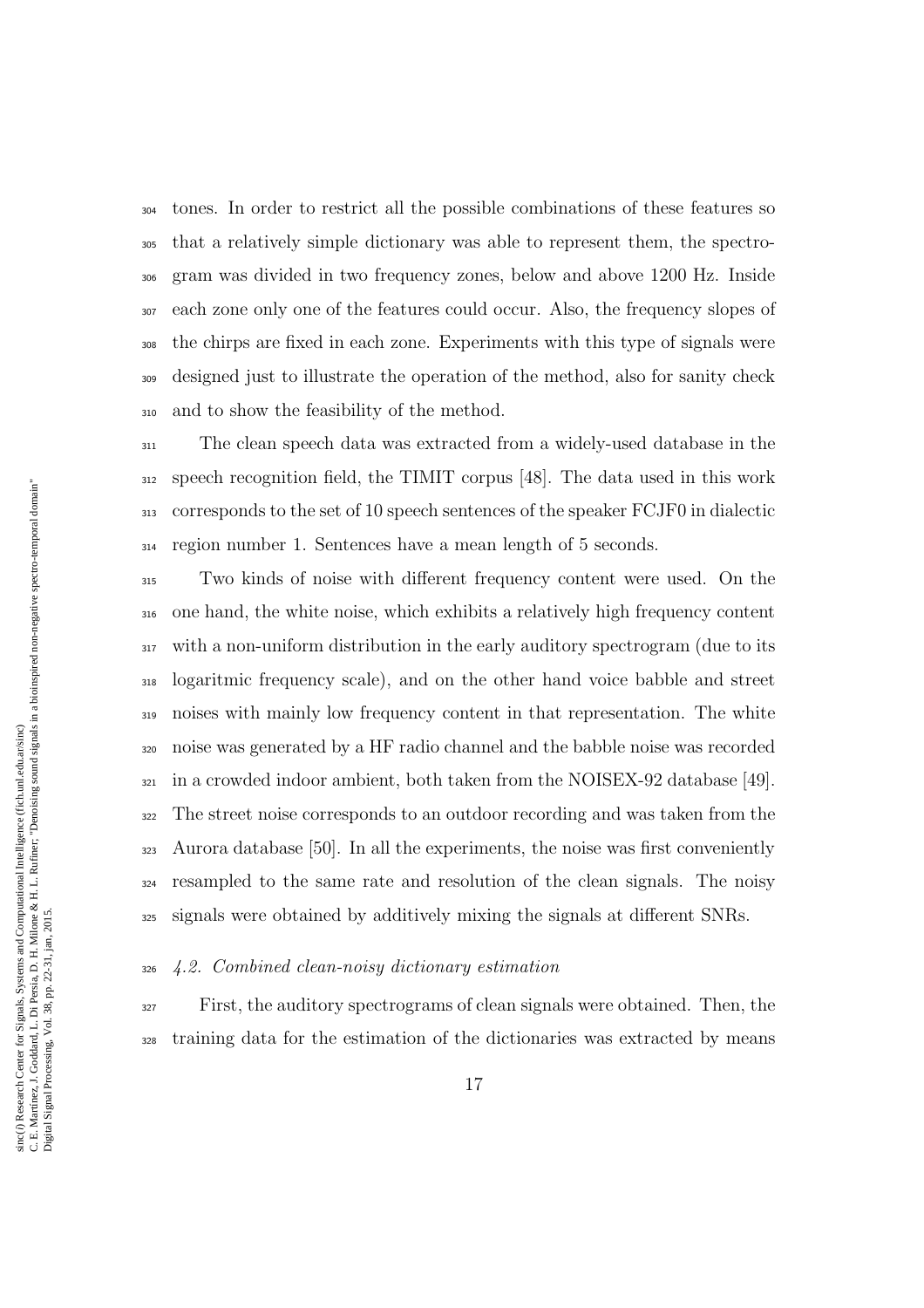of a sliding time-frequency windowing using frames of 64 ms in length with an overlapping of 8 ms.

 The dictionaries were generated using complete dictionaries. For the arti- ficial data, 512 atoms of size  $64 \times 8$  were calculated. Here, the 64 coefficients correspond to a downsampled version of the original 128 coefficients repre- senting the range 0-4 kHz, while the 8 columns correspond each to a window of 8 ms. For speech data, based on preliminary experiments, the number of columns was reduced to 4, given that with 8 windows the dictionary learn- ing process becomes computationally very intensive. Thus, in this case, the 338 dictionaries have 256 atoms of size  $64 \times 4$ .

 For the artificial data, 1/10 of the total number of signals was used as training data (100 random selected chirp signals). For the estimation of noise  $_{341}$  dictionaries, the same ratio of  $1/10$  was used as the balance of training/test data. For the speech sentences, a 10-fold leave-one-out method was applied, where each partition consisted on 9 sentences for train and 1 sentence for test.

<sup>345</sup> From each dictionary, the most active atoms were collected. Then, they were combined to form new dictionaries with atoms containing both clean and noisy features. The reported results consist of the mean value obtained for the 10 partitions.

#### 4.3. Denoised signals quality estimation

 For the speech denoising experiments, two well-known objective speech quality measures were evaluated: the PESQ score and the segmental signal-to-noise ratio (SNRseg).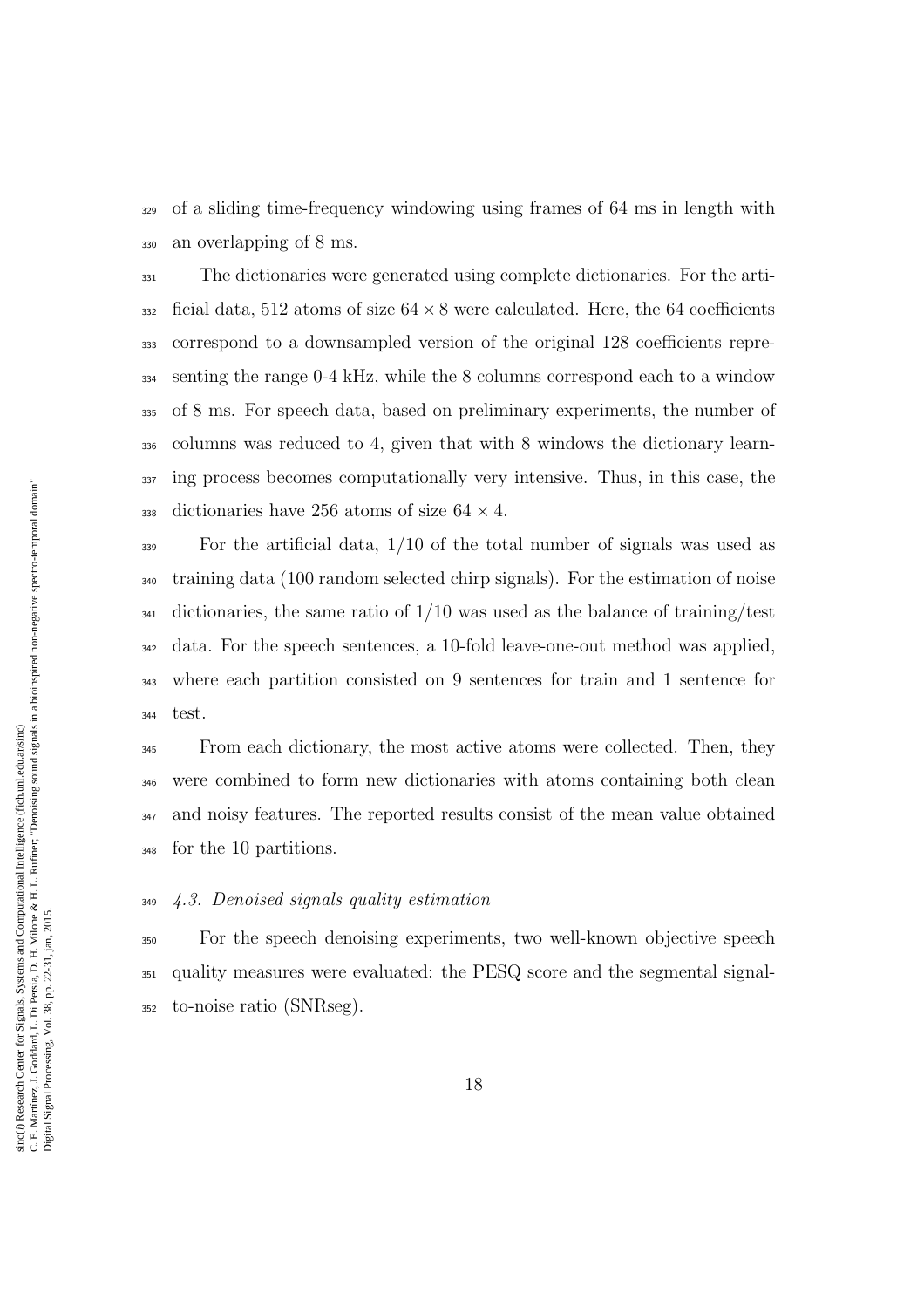The PESQ score is an objective quality measure introduced by the In- ternational Telecommunication Union (ITU) as a standard for evaluation of speech quality after transmition over communication channels [46]. It uses an auditory representation based on bark scale to compare the original and distorted speech signals. It has been shown to be very well correlated with perceptual tests using mean opinion score (MOS) [51] and robust automatic speech recognition results [52]. The measure has an ideal value of 4.5 for clean signals with no distortion, and a minimum of -0.5 for the worst case of distortion.

 The segmental signal-to-noise ratio is another quality measure here eval- uated. It was obtained as the frame-based average SNR value calculated from the original and the processed signals. Here, short segments of 15-20 ms are used (instead of the whole signals). This time domain measure was computed as in [47], using the MATLAB code provided in [53].

# 5. Results and discussions

#### 5.1. Non-negative STRF dictionaries

 Fig. 4 shows a selection of STRFs from a combined dictionary. Here, the most active (best trained) atoms are presented, 64 atoms for chirp signals and 8 atoms for white noise signals.

 It can be clearly seen the features captured by the STRFs in each dic- tionary are the more prominent ones contained in the training signals. For the first group, some atoms (see, for example, number 2, 3 and 4 in the first row) capture portions of pure tones or chirp signals, while others show the combination of them. For the second group, the atoms show mainly the high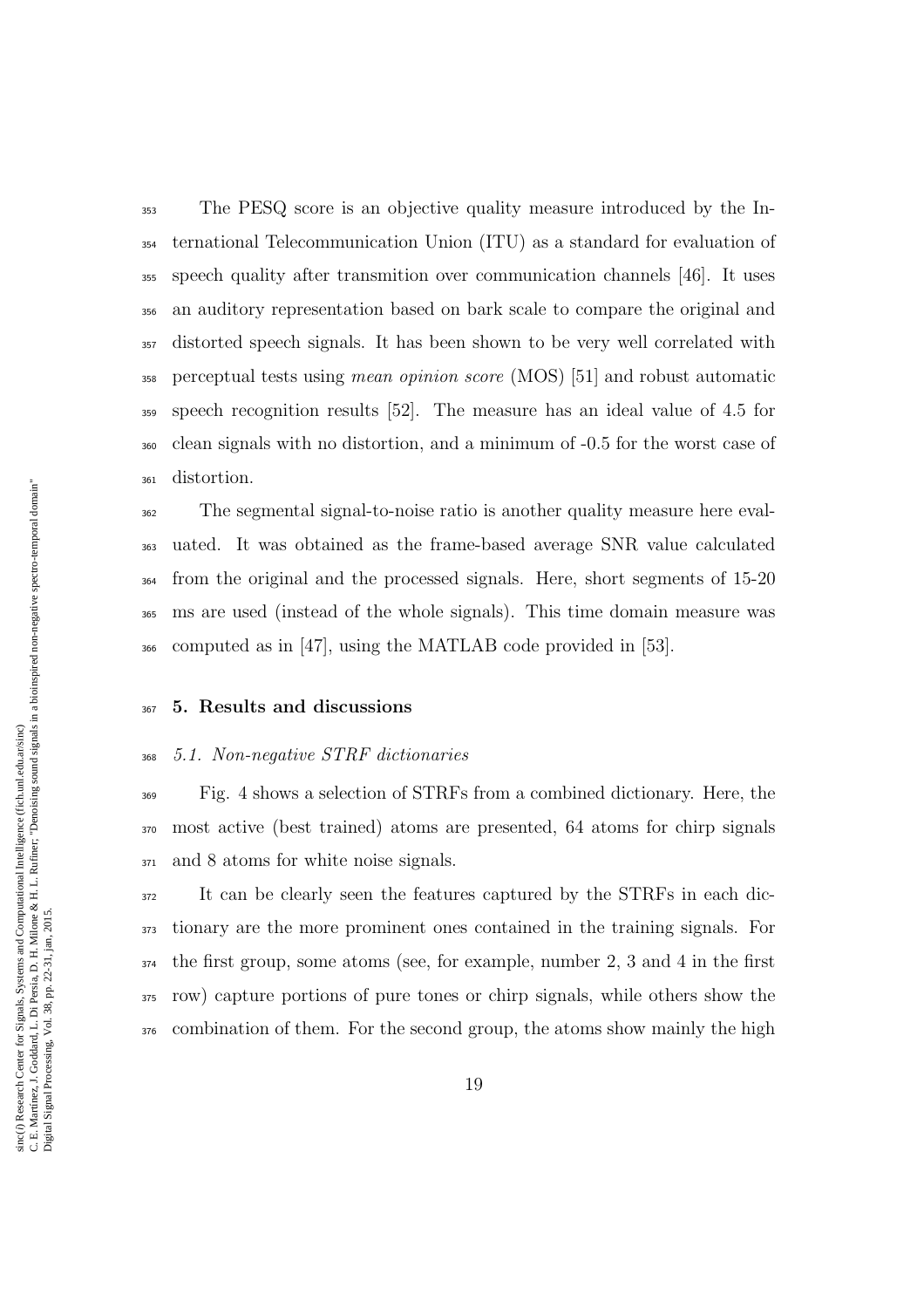

Figure 4: Example of spectro-temporal receptive fields (STRF) estimated from the early auditory representation of artificial signals and white noise signals, showing the most active atoms of each dictionary (left). A single atom with axis labels and colorbar is also showed (right). The top 8 rows show the 64 most important STRF for clean signals, whereas the last row show the respective STRF for the noise signals. The dimensions of each atom follow the setup outlined in Section 4.2.

<sup>377</sup> energy characteristics of the noise signals. Thus, in the context of sparse cod-<sup>378</sup> ing given in Section 2.2, each segment of the input signal can be represented <sup>379</sup> by a linear combination of selected atoms from these dictionary.

#### <sup>380</sup> 5.2. Artificial signals denoising

 Our scheme for denoising was applied using the representation discussed above. The reconstruction of the denoised auditory spectrogram was ob- tained by selecting only the clean atoms from the 32 greatest activations selected by the NN-BP algorithm. Fig. 5 shows the short-time Fourier transform (STFT) for a clean (top), noisy with white noise at SNR=0 dB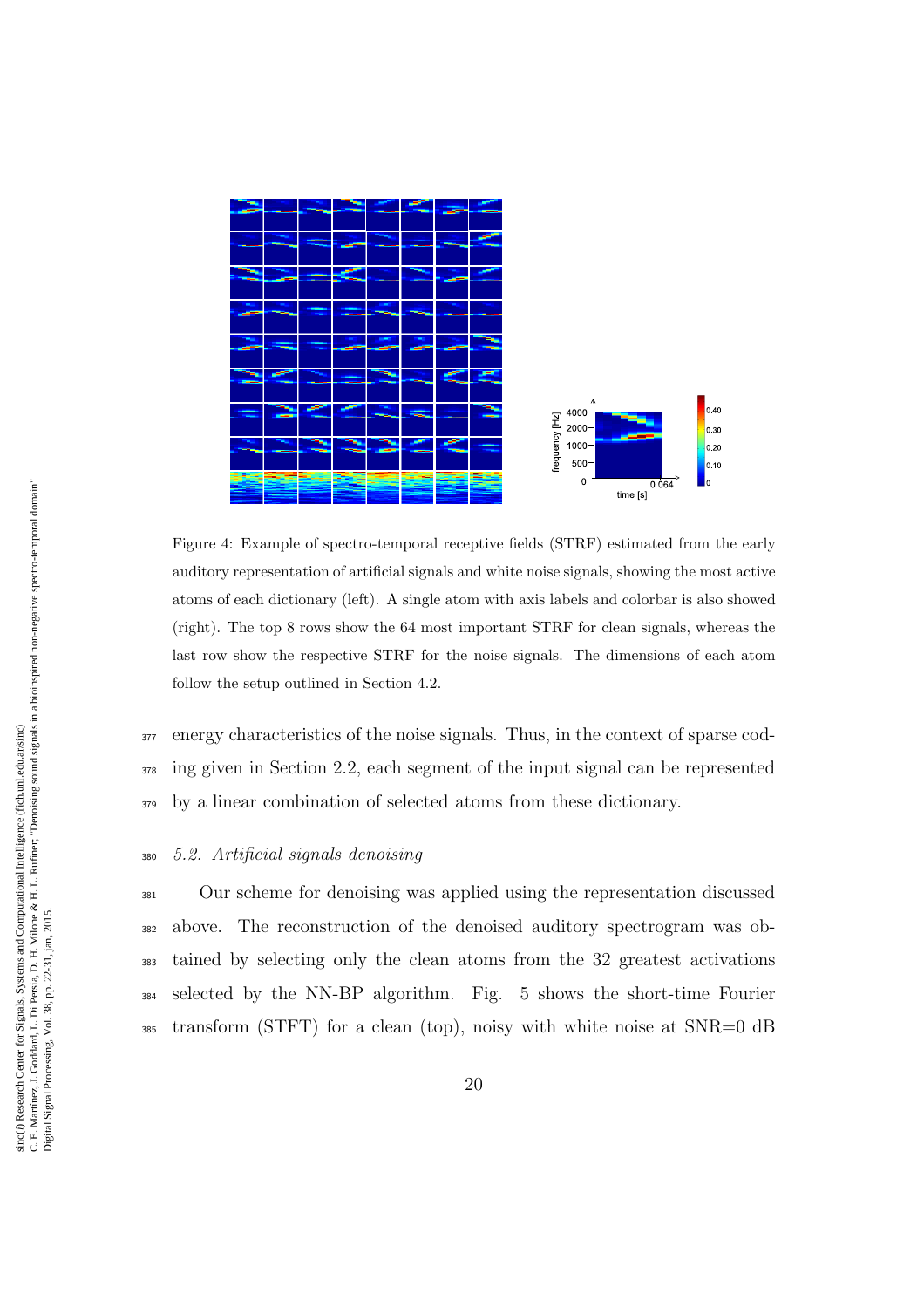

Figure 5: Example of the denoising of an artificial signal with a combination of 7 windowed segments of random chirps and pure tones. The spectrograms (STFT) of the clean signal (top), a noisy version obtained by the addition of white noise at SNR=0 dB (middle) and the denoised signal (bottom) are shown. The temporal signal at the top of the figure is given as reference.

 (middle) and denoised signal (bottom), with the temporal signal above the clean spectrogram. In the spectrogram shown at the bottom, the effects of the denoising carried out in the cortical representation by the NNCD can be seen, where the most important features are reconstructed.

 Table 1 shows the PESQ scores obtained of denoising the artificial signals. For all cases, there was an increase in the PESQ score when the NNCD was applied to the noisy signals and our method also outperformed the results obtained with the baseline. The improvement was more marked when the noise energy was higher (SNR=0 dB) and smaller when the signals become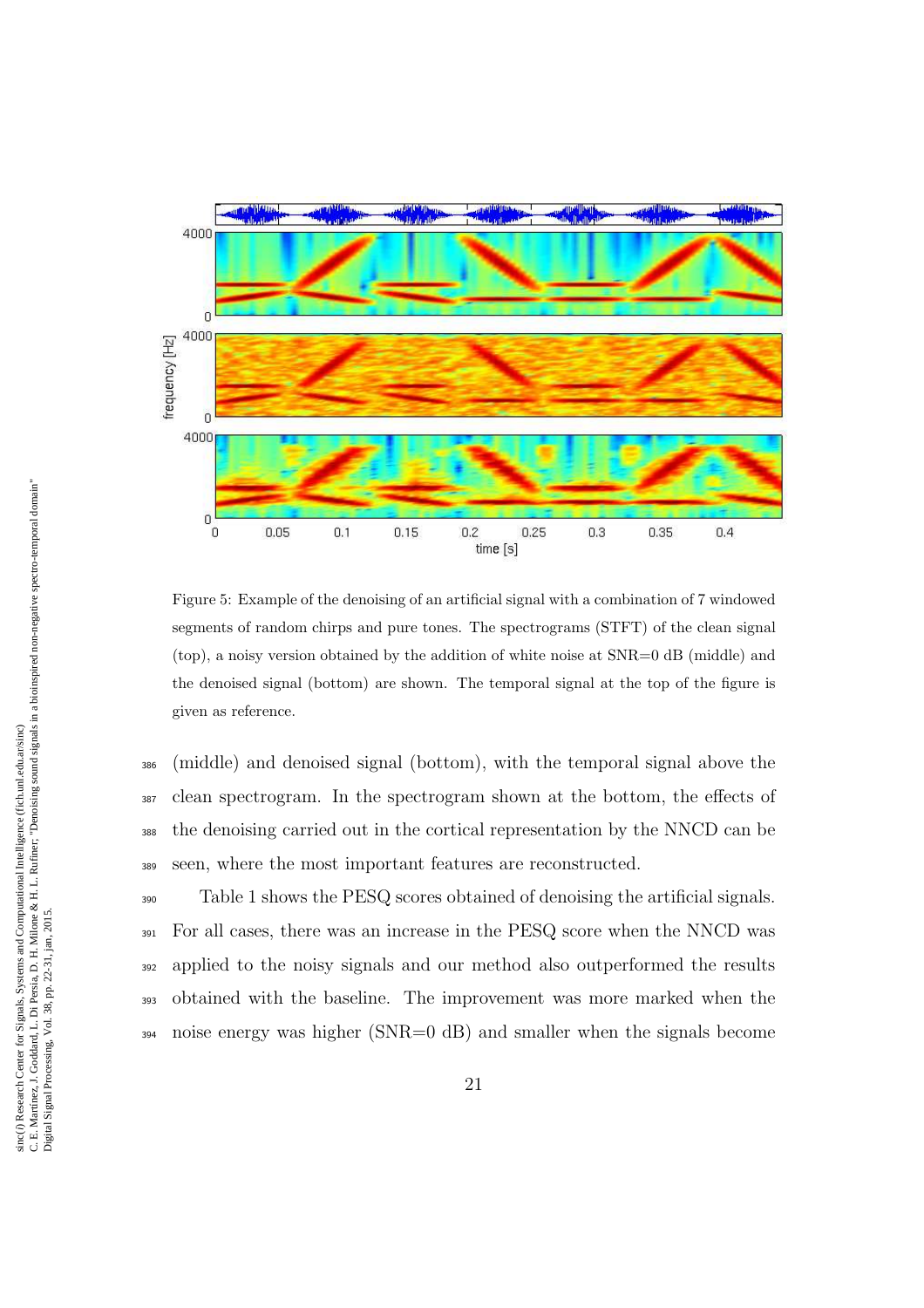cleaner at larger SNR (lower energy of the noise).

 The PESQ score for the original (clean) signal after transformation using the auditory model and reconstruction back to the time domain is 2.11. This score measures the distortion from the best quality (PESQ MOS of 4.5) that is introduced by the use of the early auditory model, which is only approximately invertible. Even if the noise is completely removed by the NNCD, there is an intrinsic error introduced by the auditory analysis method. For reference, the PESQ obtained using the NNCD method in the 403 same conditions as in Table 1 but on clean signal (SNR= $\infty$ ) was 2.105. The result is almost identical to the one of the auditory model, showing that no additional degradation was introduced. This is because the number of selected coefficients in the NN-K-SVD method is enough to the preserve the quality of the reconstructed signal. In this way, the method not only provides a good enhancement in the noisy case but also preserve the signal when there is no noise. The PESQ values greater than the model distorsion (for example, 2.16 for white noise at SNR=12 dB) are pointing out that small amount of noise are beneficial for the quality of the signal obtained. This effect might <sup>412</sup> be due to the *stochastic resonace*, which concern to non-linear systems (like our proposal) [54].

 In order to demonstrate the benefits of using the auditory representation of the signal, an experiment replacing this model with the short-time Fourier transform was carried out. Here, two dictionaries trained with clean chirp signals and white noise were obtained. Then, the NNCD method was ap- plied in the same conditions as in Table 1 for noisy signals at SNR=0 dB. The PESQ obtained was 1.27, which is better than the wavelet denoising (0.87)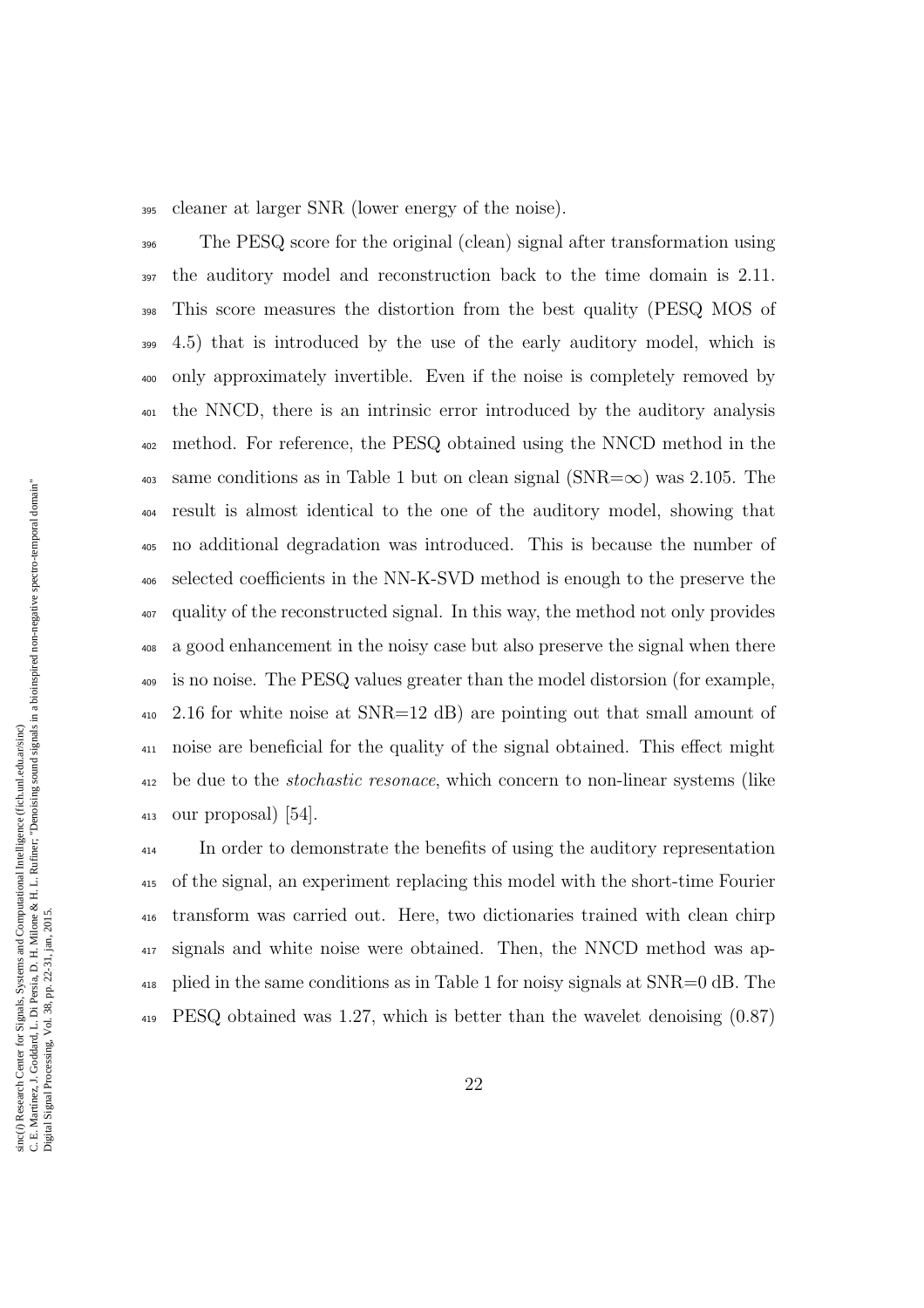| Noise                  | $SNR$ (dB) | Signal       |         |             |
|------------------------|------------|--------------|---------|-------------|
|                        |            | <b>Noisy</b> | Wavelet | <b>NNCD</b> |
|                        | 12         | 1.93         | 1.79    | 2.16        |
| White                  | 6          | 1.40         | 1.43    | 2.11        |
|                        | $\theta$   | 0.69         | 0.87    | 1.99        |
|                        | 12         | 1.82         | 1.72    | 2.05        |
| Voice babble           | 6          | 1.23         | 1.14    | 2.01        |
|                        | $\theta$   | 0.56         | 0.53    | 1.91        |
| Model distorsion: 2.11 |            |              |         |             |

Table 1: Raw PESQ scores obtained for artificial signals. The NNCD scheme applied was the scenario (a) given in Section 3.2. In bold face, the best result obtained for each experimental condition.

<sup>420</sup> but lower than the result obtained using the NNCD method (1.99). This re-<sup>421</sup> sult would be supporting the intrinsic robustness of the sparse representation <sup>422</sup> when using the auditory model.

#### <sup>423</sup> 5.3. Speech denoising

<sup>424</sup> In Fig. 6, a subset of 64 atoms from the dictionary trained with speech data is shown. It can be seen that different particularities of the signals are learned, for example, onset events (see atoms number 1 and 3 in the first row), offset (atom number 5 in the first row), combination of formants (atoms number 2 and 7 in the first row), energy spreading in a wide frequency range possibly given by fricative phonemes (atom number 1 in the last line), etc.

<sup>430</sup> Fig. 7 shows an example of the denoising of real data signals correspond-<sup>431</sup> ing to speech data. The clean signal corresponds to the sentence /She had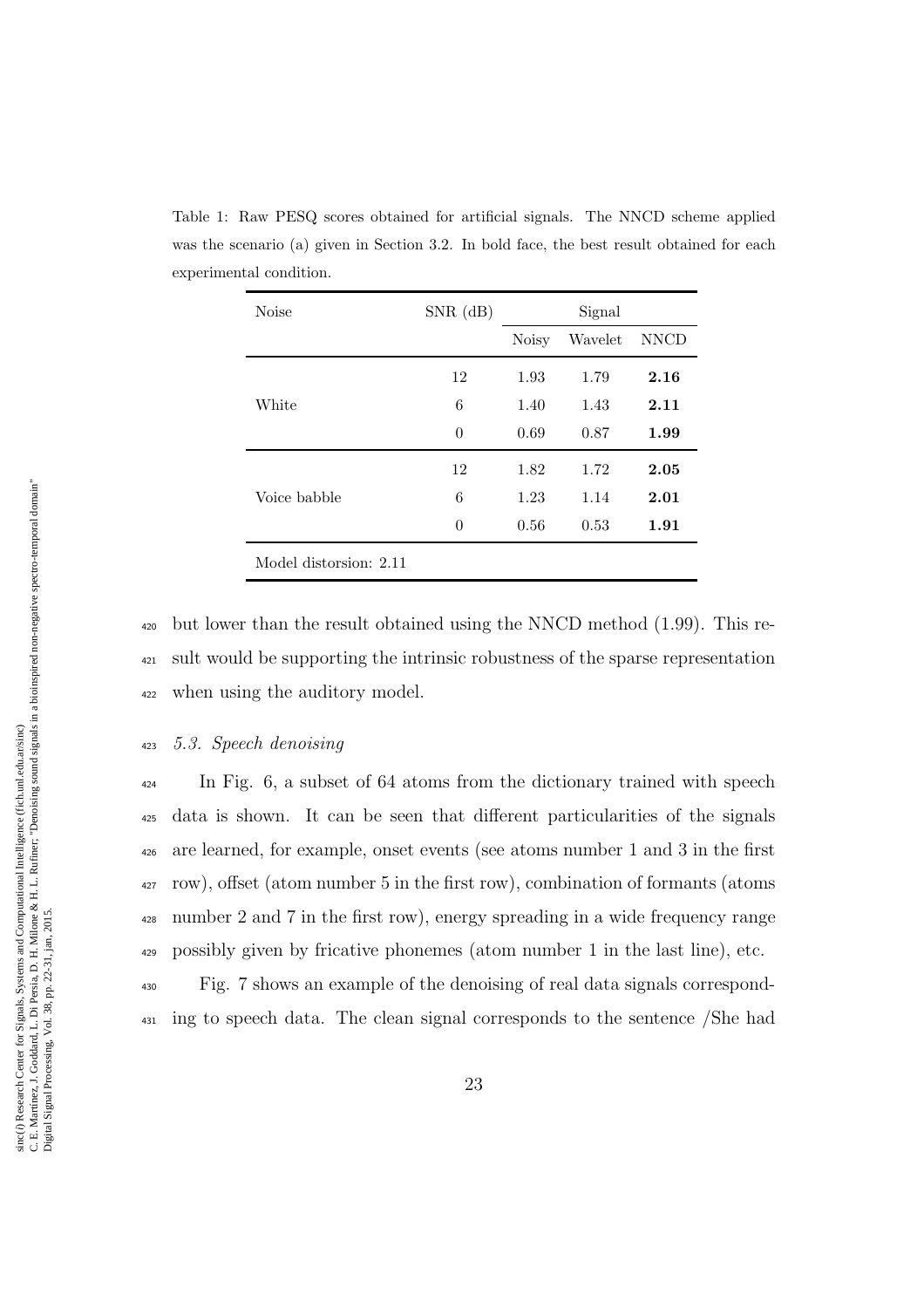

Figure 6: Examples of spectro-temporal receptive fields (STRF) calculated from the early auditory representation of speech signals (left). A single atom with axis labels and colorbar is also showed (right). The dimensions of each atom follow the setup outlined in Section 4.2.

 your dark suit in greasy wash water all year/ (shown in the top spectrogram). The signal is then contaminated with white noise at SNR=0 dB. The effects of the noise can be seen in the middle spectrogram, where almost every im- portant speech feature has been masked by the noise. The denoising scheme, however, is able to recover the most prominent formants and to reduce the energy noise as shown in the bottom spectrogram.

 For the measures of PESQ and SNRseg, a 10-fold cross validation proce- dure was applied by training a dictionary with 9 signals and testing with the remaining one. In each case, white and street noise were added with SNR of 12, 6 and 0 dB. The results are summarized in Table 2 and 3. They show the mean and standard deviation of PESQ and SNRseg scores obtained for the cross validation scheme, being tested on the three different scenarios in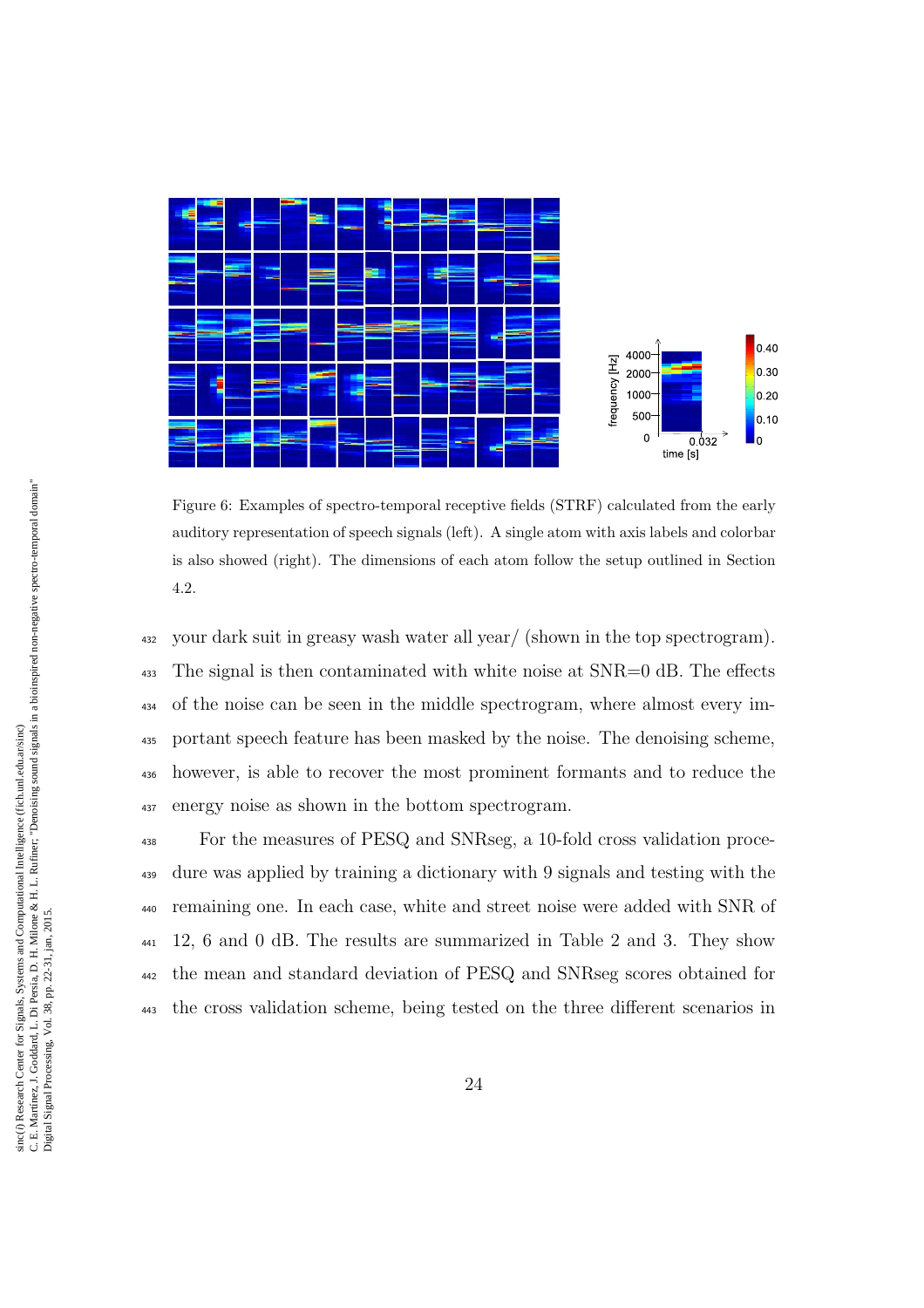

Figure 7: Example of the auditory cortical denoising result of a speech signal contaminated with white noise at SNR=0 dB. The spectrograms (STFT) of the clean signal (top), the noisy signal (middle) and the denoised reconstructed signal (bottom) are shown. The acoustic signal at the top of the figure is given as reference.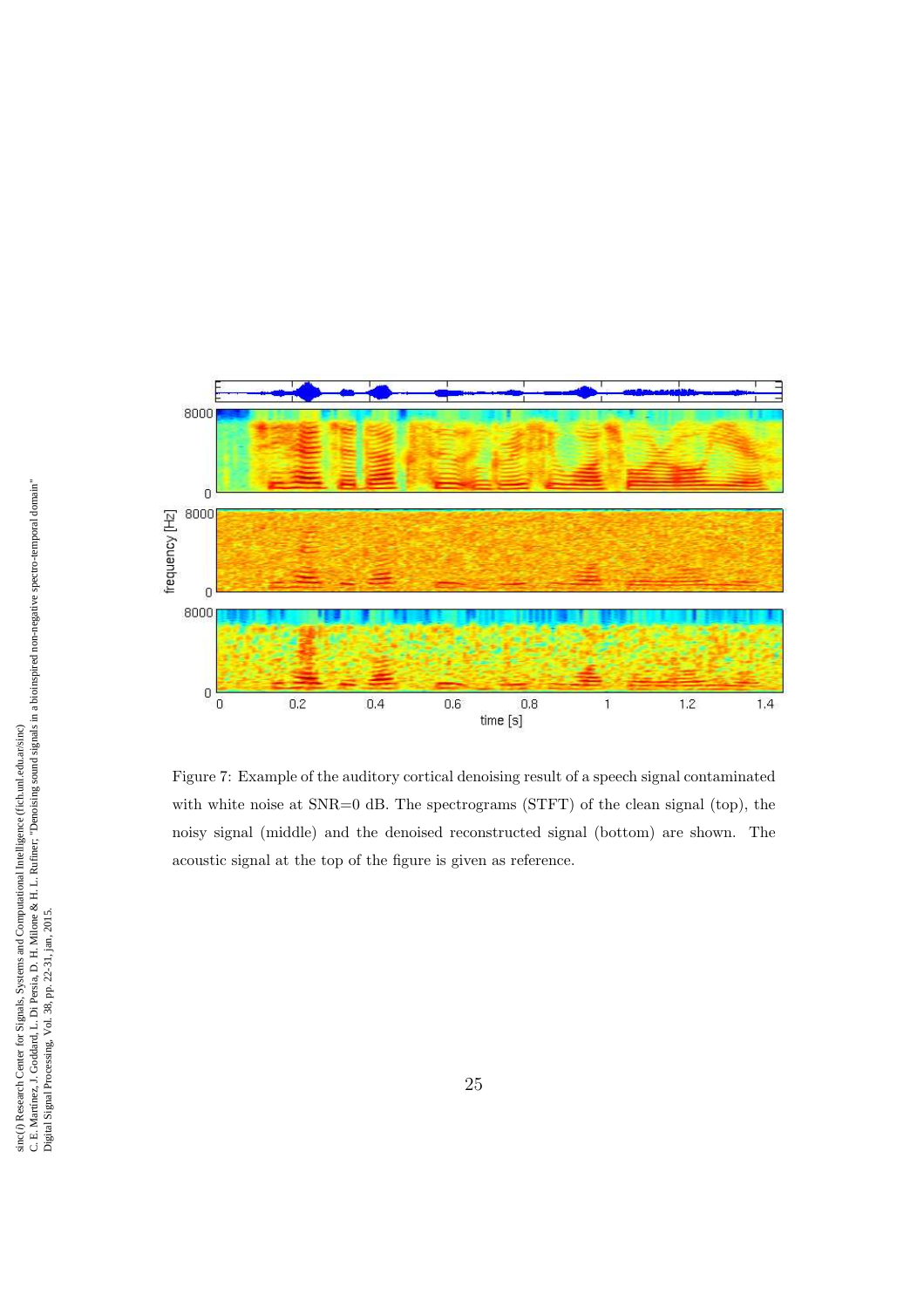the application of NNCD and compared with different baseline methods (see Section 3.2). For each experimental condition, the method that obtained the best denoising quality is emphasized in boldface.

 It can be seen that state-of-the-art method performs better only at very high SNR (12 dB), while the NNCD method achieves good results in re- alistic conditions when the energy noise increases at lower SNR. Here, our method obtains the larger differences in the PESQ and SNRseg scores be- tween the noisy and denoised signals. For example, in the case of white noise at SNR=0 dB the method improves the PESQ from 1.63 up to 2.12 and SNRseg from -2.77 to 4.56. With respect to the other denoising methods, the NNCD approach performs better for both measures, PESQ and SNRseg, under real and very high non-stationary noise, like the street noise used in these experiments. As an example, it can be seen an improvement in PESQ at SNR=0dB from 1.79 up to 2.24 and in SNRSeg from  $-3.54$  up to 3.94. This type of noise presents a more complex structure, which could be captured by 2our approach.

# 6. Conclusions

 A new denoising method of audio signals was presented, inspired by the biological processing carried out at the primary auditory cortical level. The method obtains a sparse coding of the spectrogram at cochlea level using a non-negative approach. The atoms of the dictionary are calculated from clean signals and noise. Then, the denoising signal is obtained by inverting the model using only the atoms corresponding to the signal, discarding the noise activations.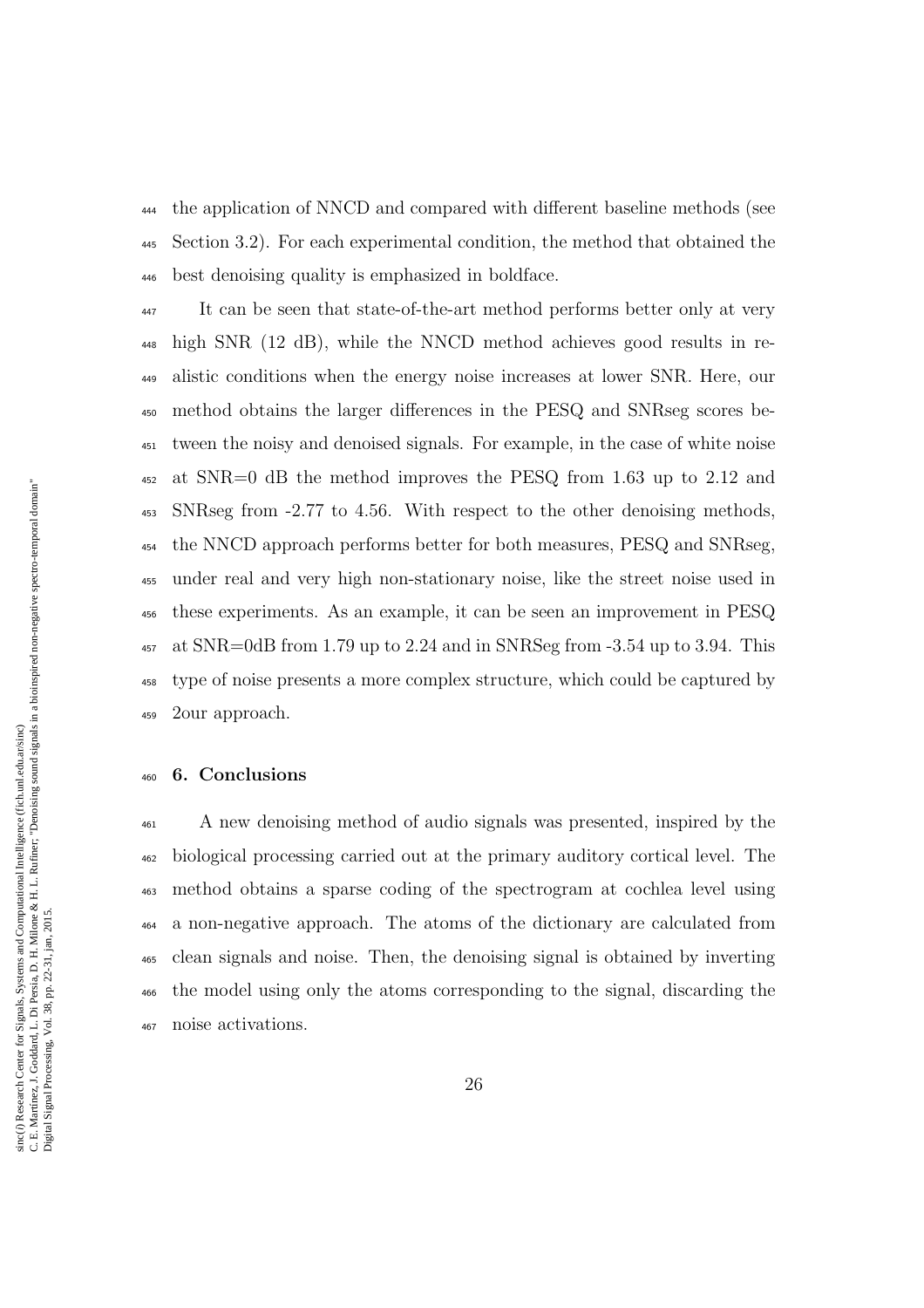Table 2: Mean raw PESQ scores obtained for speech sentences from the TIMIT corpus. The 'W' and 'S' on the left column stand for White and Street noise. The three scenarios for the NNCD based speech enhancement given in Section 3.2 are denoted as (a), (b) and (c). In bold face, the best quality for each case. For reference, the score for the clean signal after transformation to the cortical domain and reconstruction back to the time domain is 2.15.

| <b>SNR</b> |      | Signal       |         |          |                                                                                                                                                          | <b>NNCD</b> |     |     |     |
|------------|------|--------------|---------|----------|----------------------------------------------------------------------------------------------------------------------------------------------------------|-------------|-----|-----|-----|
|            | (dB) | <b>Noisy</b> | iWiener | apWiener | mBand                                                                                                                                                    | <b>BNMF</b> | (a) | (b) | (c) |
|            |      |              |         |          | $12 \quad 2.25 \ (0.14) \ \ 2.59 \ (0.15) \ \ 2.53 \ (0.15) \ \ 2.66 \ (0.21) \ \ 2.41 \ (0.10) \ \ 2.46 \ (0.08) \ \ 2.31 \ (0.14) \quad 2.52 \ (0.08)$ |             |     |     |     |
| W          | 6    |              |         |          | $1.92$ (0.13) $2.19$ (0.08) $2.17$ (0.09) $2.18$ (0.12) $2.18$ (0.10) $2.26$ (0.08) $1.97$ (0.12) $2.36$ (0.05)                                          |             |     |     |     |
|            |      |              |         |          | 1.63 (0.18) 1.86 (0.15) 1.84 (0.16) 1.84 (0.18) 1.80 (0.09) 1.99 (0.13) 1.67 (0.17) 2.12 (0.10)                                                          |             |     |     |     |
| S          |      |              |         |          | $12 \quad 2.57 \ (0.13) \ \ 2.61 \ (0.13) \ \ 2.73 \ (0.13) \ \ 2.86 \ \ (0.11) \ \ 2.30 \ (0.14) \ \ 2.67 \ (0.11) \ \ 2.65 \ (0.12) \ \ 2.71 \ (0.11)$ |             |     |     |     |
|            | 6    |              |         |          | $2.21$ (0.10) $2.18$ (0.12) $2.39$ (0.09) $2.49$ (0.11) $2.06$ (0.16) $2.45$ (0.07) $2.30$ (0.09) $2.51$ (0.05)                                          |             |     |     |     |
|            |      |              |         |          | 0 1.79 (0.13) 1.76 (0.15) 2.00 (0.10) 2.11 (0.09) 1.82 (0.13) 2.14 (0.08) 1.89 (0.11) 2.24 (0.06)                                                        |             |     |     |     |

Table 3: Mean SNRseg obtained for speech sentences from the TIMIT corpus. The 'W' and 'S' on the left column stand for White and Street noise. The three scenarios for the NNCD speech enhancement given in Section 3.2 are denoted as (a), (b) and (c). In bold face, the best result for each condition. For reference, the score for the clean signal after transformation to the cortical domain and reconstruction back to the time domain is 5.41.

|         | <b>SNR</b> |       | Signal  |                                                                                                                                                            |       |      | <b>NNCD</b> |     |     |  |
|---------|------------|-------|---------|------------------------------------------------------------------------------------------------------------------------------------------------------------|-------|------|-------------|-----|-----|--|
|         | (dB)       | Noisy | iWiener | apWiener                                                                                                                                                   | mBand | BNMF | (a)         | (b) | (c) |  |
| W       |            |       |         | $12 \quad 6.98 \ (3.42) \ 8.43 \ (1.82) \ \textbf{10.04} \ (2.95) \ 6.91 \ (1.99) \ 1.59 \ (0.30) \ 5.60 \ (1.14) \quad 7.63 \ (3.47) \quad 5.79 \ (0.90)$ |       |      |             |     |     |  |
|         |            |       |         | 6 1.84 (2.54) 4.50 (1.54) 5.14 (2.12) 5.14 (2.56) 1.62 (0.31) 5.21 (0.62) 2.68 (2.52) 5.24 (0.70)                                                          |       |      |             |     |     |  |
|         |            |       |         | 0 -2.77 (2.00) 2.10 (0.85) 0.04 (1.92) 2.25 (0.23) 1.57 (0.16) 3.84 (0.84) -2.01 (2.04) 4.56 (0.79)                                                        |       |      |             |     |     |  |
| $S_{-}$ |            |       |         | $12 \quad 7.10 \ (2.31) \ 6.33 \ (1.33) \quad 8.67 \ (2.23) \quad 7.09 \ (1.31) \ 1.54 \ (0.22) \quad 5.75 \ (0.79) \ \ 8.24 \ (2.40) \ \ 5.68 \ (0.48)$   |       |      |             |     |     |  |
|         |            |       |         | 6 1.93 (2.24) 3.79 (1.05) 4.13 (2.40) 4.52 (1.59) 1.69 (0.36) 5.26 (0.50) 3.51 (2.15) 4.95 (0.36)                                                          |       |      |             |     |     |  |
|         |            |       |         | $0\quad \  -3.54\ (2.27)\ 1.71\ (0.61)\quad \  -1.19\ (2.55)\quad \  2.37\ (1.07)\ 1.57\ (0.30)\ \  \, 3.94\ (0.54)\ \ -1.94\ (2.23)\quad \  3.89\ (0.33)$ |       |      |             |     |     |  |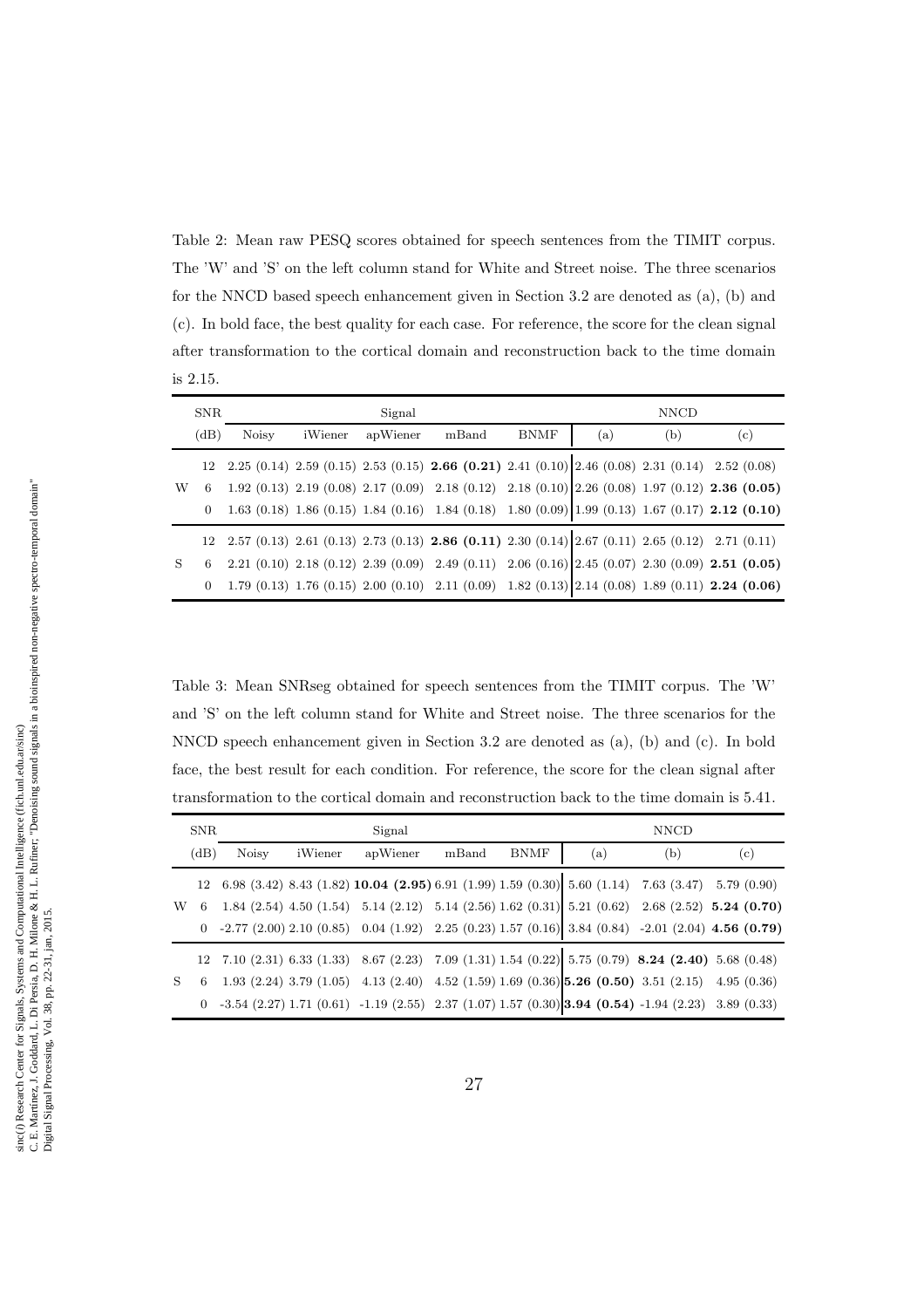The performance of the method using synthetic and real signals with additive noise was obtained through two objective quality measures. Results showed that our proposed method and its variants can improve the quality of sound signals, specially under severe conditions.

 Future research will be devoted to further improve the performance and also investigate the application of this technique in the preprocessing stage of robust classification systems.

# Acknowledgements

 The authors wish to thank: the Agencia Nacional de Promoción Cien- $\mu_{\overline{q}}$  tifica y Tecnológica (with PICT 2010-1730), the Universidad Nacional de Litoral (with CAI+D 2011 #58-511, #58-519, #58-525), the Universidad Nacional de Entre Ríos (with PID NOVEL 6121), the Consejo Nacional 480 de Investigaciones Científicas y Técnicas (CONICET) from Argentina (with <sup>481</sup> PIP 2011 00284), and the SEP and CONACyT from México (with Program SEP-CONACyT CB-2012-01, No.182432), for their support.

#### Appendix

<sup>484</sup> The pseudocode for the NN-K-SVD method is showed in Figure 8 [38].

# References

 [1] Y. Hu and P.C. Loizou. Subjective comparison and evaluation of speech enhancement algorithms. Speech Communication, 49(7-8):588– 601, 2007.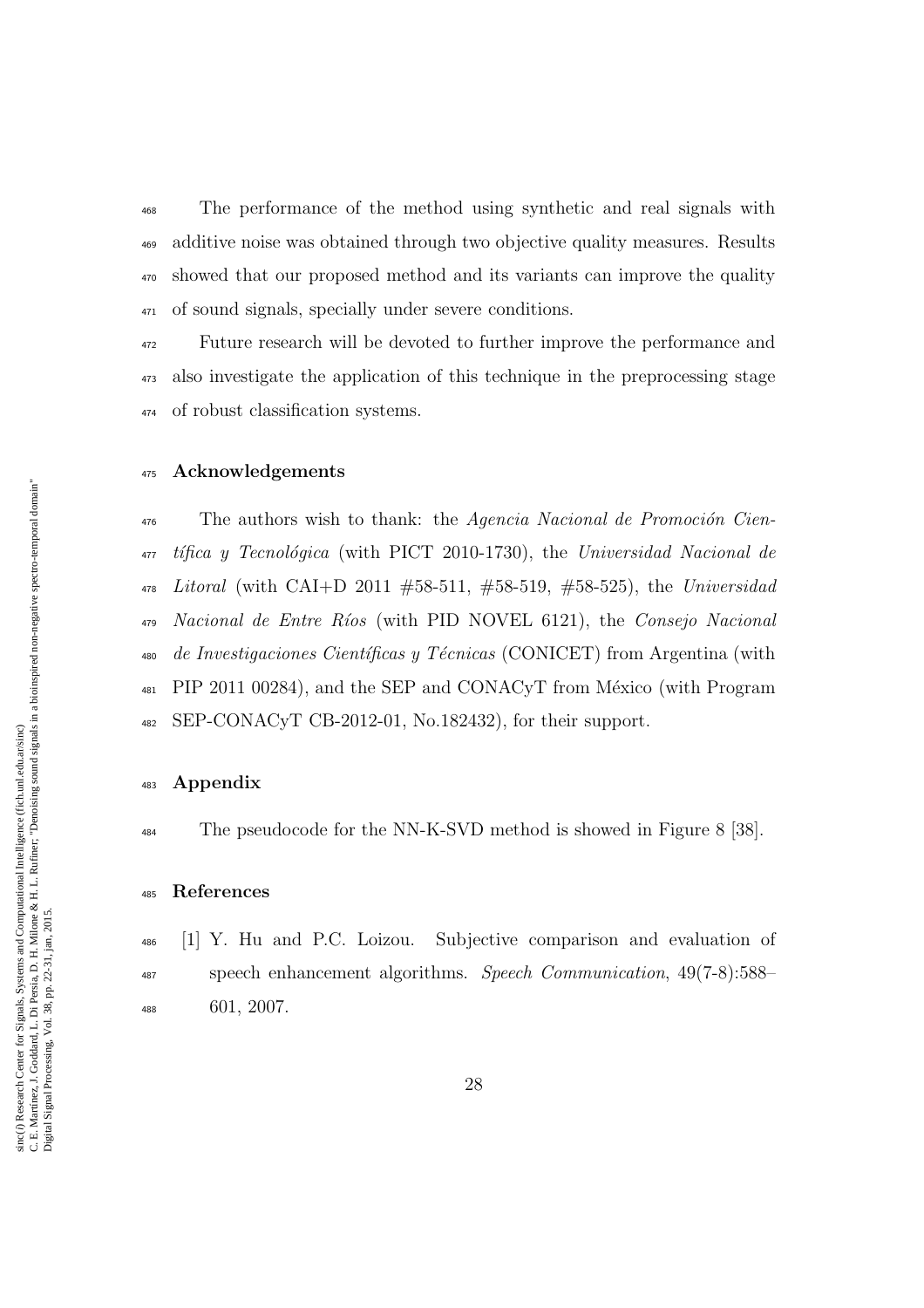Initialization: Set the NN random normalized dictionary  $\mathbf{\Phi}^{(0)} \in \mathbb{R}^{m \times n \times M}$ . Set  $J = 1$  and repeat until convergence.

Sparse coding stage: use the NN version of the Basis Pursuit decomposition algorithm to calculate  $a_i$  for  $i = 1, \ldots, M$ .

$$
\min_{a} \|\mathbf{x} - \mathbf{\Phi}\mathbf{a}\|_{2}^{2} \ \ s.t. \ \|\mathbf{a}\|_{0} \leq L \wedge \mathbf{a} \geq 0.
$$

Diccionary update stage: for  $k = 1, ..., L$ 

- Define the samples that use  $\vec{\phi}_k : \omega_k = \{i | 1 \leq i \leq M, \mathbf{a}_i(k) \neq 0\}.$
- Compute  $\mathbf{E}_k = \mathbf{x} (\boldsymbol{\Phi} \mathbf{a} \vec{\phi}_k \mathbf{a}(k)).$
- Choose only the columns corresponding to  $\omega_k$ , and obtain  $\mathbf{E}_k^{\omega_k}$  $\frac{\omega_k}{k}$  .
- Set  $A = \mathbf{E}_k^{\omega_k}$  $_{k}^{\omega _{k}}$  ,

$$
\vec{\phi}_k = \begin{cases} 0, & \mathbf{u}_1(i) < 0 \\ \mathbf{u}_1(i), & \text{otherwise} \end{cases}
$$

$$
\mathbf{a}(k) = \begin{cases} 0, & \mathbf{v}_1(i) < 0 \\ \mathbf{v}_1(i), & \text{otherwise} \end{cases}
$$

where  $\mathbf{u}_1$  and  $\mathbf{v}_1$  are the first singular vector of A.

Repeat J times:

$$
\vec{\phi} = \frac{A \mathbf{a}}{\mathbf{a}' \mathbf{a}}. \text{ Project: } \vec{\phi}(i) = \begin{cases} 0, & \vec{\phi}(i) < 0 \\ \vec{\phi}(i), & \text{otherwise} \end{cases}
$$

$$
\mathbf{a} = \frac{\vec{\phi}' A}{\vec{\phi}' \vec{\phi}}. \text{ Project:} \mathbf{a}(i) = \begin{cases} 0, & \mathbf{a}(i) < 0 \\ \mathbf{a}(i), & \text{otherwise} \end{cases}
$$

Normalize  $\vec{\phi}_k$ . Set  $J = J + 1$ .

Figure 8: The NN-K-SVD algorithm.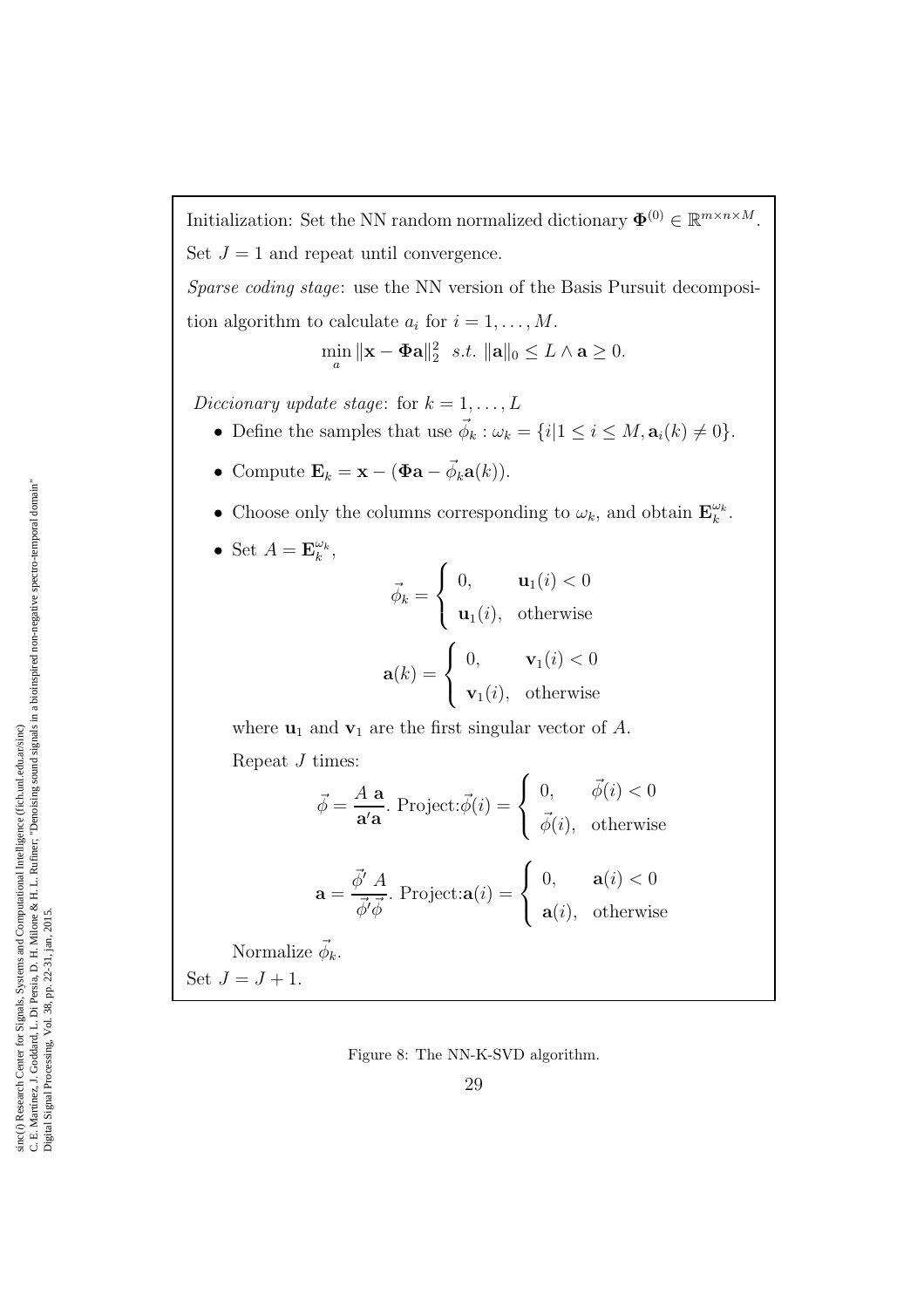- [2] J-C Junqua and J-P Haton. Robustness in automatic speech recognition: Fundamentals and applications. Kluwer Academic Publishers, 1995.
- [3] M. Lewicki and T. Sejnowski. Learning overcomplete representations. *Neural Computation*,  $12(2):337-365$ , 2000.
- [4] D.L. Donoho. Compressed sensing. IEEE Transactions on Information  $Theory, 52(4):1289-1306, 2006.$
- [5] J. Deller, J. Proakis, J. Hansen. Discrete Time Processing of Speech Signals. Macmillan Publishing, New York, 1993.
- [6] B. Delgutte. Physiological models for basic auditory percepts. In H.H. Hawkins, T.A. McMullen, A.N Popper, R.R. Fay, editor, Auditory Com-putation. Springer, New York, 1996.
- [7] H. Rufiner, L. Rocha, and J. Goddard. Sparse and independent repre-<sub>501</sub> sentations of speech signals based on parametric models. In *Proceedings* of the ICSLP'02, pages 989–992, 2002.
- [8] S. Greenberg. The ears have it: The auditory basis of speech percep- tion. In Proceedings of the International Congress of Phonetic Sciences, volume 3, pages 34–41, 1995.
- [9] T. Chiu, P. Ru and S. Shamma. Multiresolution spectrotemporal anal- ysis of complex sounds. Journal of the Acoustical Society of America, 118(2):897-906, 2005.
- [10] N. Mesgarani and S. Shamma. Denoising in the domain of spectrotem-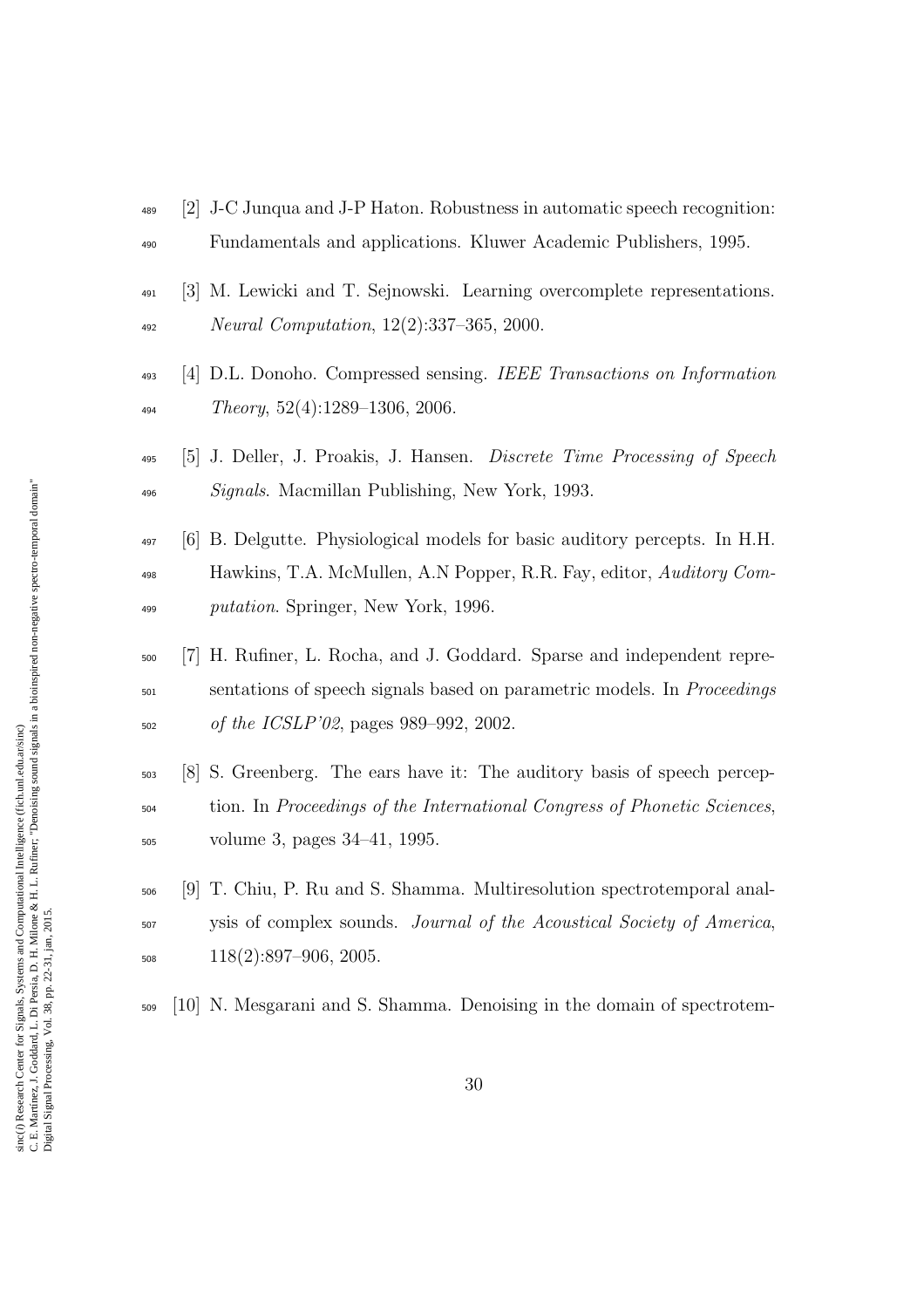- poral modulations. EURASIP Journal on Audio, Speech and Music Processing, 2007:8 pages, 2007.
- [11] D. Klein, P. Konig and K. Kording. Sparse spectrotemporal coding of sounds. EURASIP Journal on Applied Signal Processing, 2003(7):659– 667, 2003.
- [12] B. Olshausen and D. Field. Sparse Coding with an Overcomplete Basis Set: A Strategy Employed by V1? Vision Research, 37(23):3311–3325, 1997.
- $_{518}$  [13] A. Hyvärinen and E. Oja. Independent component analysis: algorithms  $_{519}$  and applications. *Neural Networks*,  $13(4-5)$ : $411-430$ ,  $2000$ .
- [14] F. Theunissen, K. Sen and A. Doupe. Spectro-temporal receptive fields <sub>521</sub> of nonlinear auditory neurons obtained using natural sounds. *Journal* of Neuroscience, 20:2315–2331, 2000.
- [15] D-S Kim, S-Y Lee and R. Kil. Auditory processing of speech signals for robust speech recognition in real-world noisy environments. IEEE Transactions on Speech and Audio Processing, 7(1):55–69, 1999.
- [16] R. Stern and N. Morgan. Hearing is believing: Biologically-inspired <sup>527</sup> feature extraction for robust automatic speech recognition. IEEE Signal Processing Magazine, 29(6):34–43, 2012.
- [17] M. Kleinschmidt, J. Tchorz and B. Kollmeier. Combining speech en- hancement and auditory feature extraction for robust speech recogni- $_{531}$  tion. *Speech Communication*,  $34(1):75-91$ , 2001.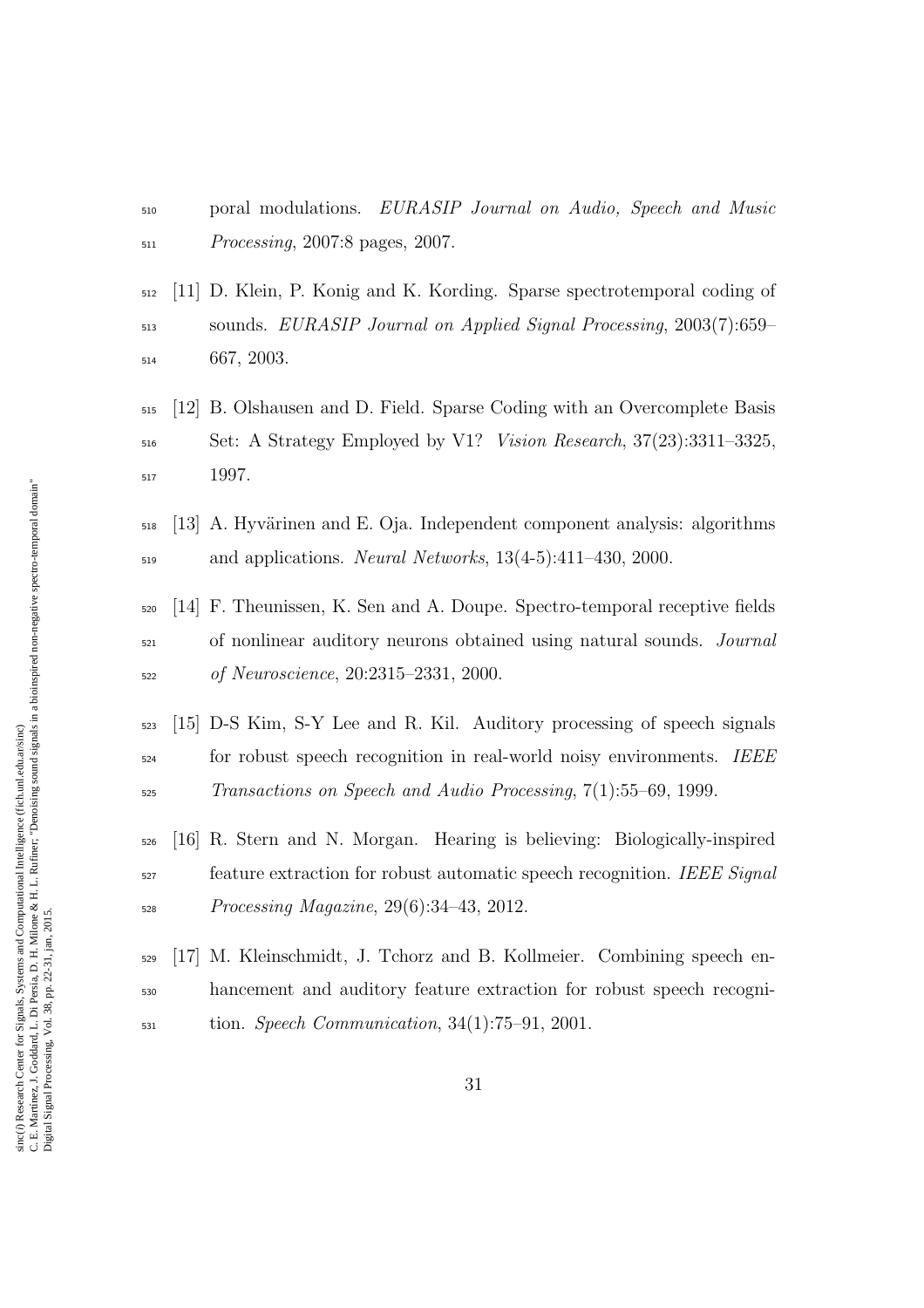- $_{532}$  [18] T. Dau, D. Püschel and A. Kohlrausch. A quantitative model of the "ef- fective" signal processing in the auditory system. I. Model structure. The Journal of the Acoustical Society of America, 99(6):3615–3622, 1996.
- [19] Y. Ephraim and D. Malah. Speech enhancement using a minimum-mean <sub>536</sub> square error short-time spectral amplitude estimator. IEEE Transac-tions on Acoustics, Speech and Signal Processing, 32(6):1109–1121, 1984.
- [20] R. Flynn and E. Jones. Combined speech enhancement and auditory <sub>539</sub> modelling for robust distributed speech recognition. *Speech Communi-* $\text{0}$ <sub>540</sub> cation, 50(10):797–809, 2008.
- [21] Q. Li, F. Soong and O. Siohan. A high-performance auditory feature <sub>542</sub> for robust speech recognition. *Interspeech*, 51–54, 2000.
- [22] S. Rangachari and P. Loizou. A noise-estimation algorithm for highly non-stationary environments. Speech communication, 48(2):220–231, 2006.
- [23] C. Kim and R. Stern. Power-normalized cepstral coefficients (PNCC) <sup>547</sup> for robust speech recognition. In Proc. of Acoustics, Speech and Signal Processing, ICASSP, 4101–4104, 2012.
- [24] C. Mart´ınez, J. Goddard, D. Milone and H. Rufiner. Bioinspired sparse spectro-temporal representation of speech for robust classification. Com-puter Speech and Language, 26:336–348, 2012.
- [25] O-W Kwon and T-W Lee. Phoneme recognition using ICA-based fea- ture extraction and transformation. Signal Processing, 84(6):1005–1019, 2004.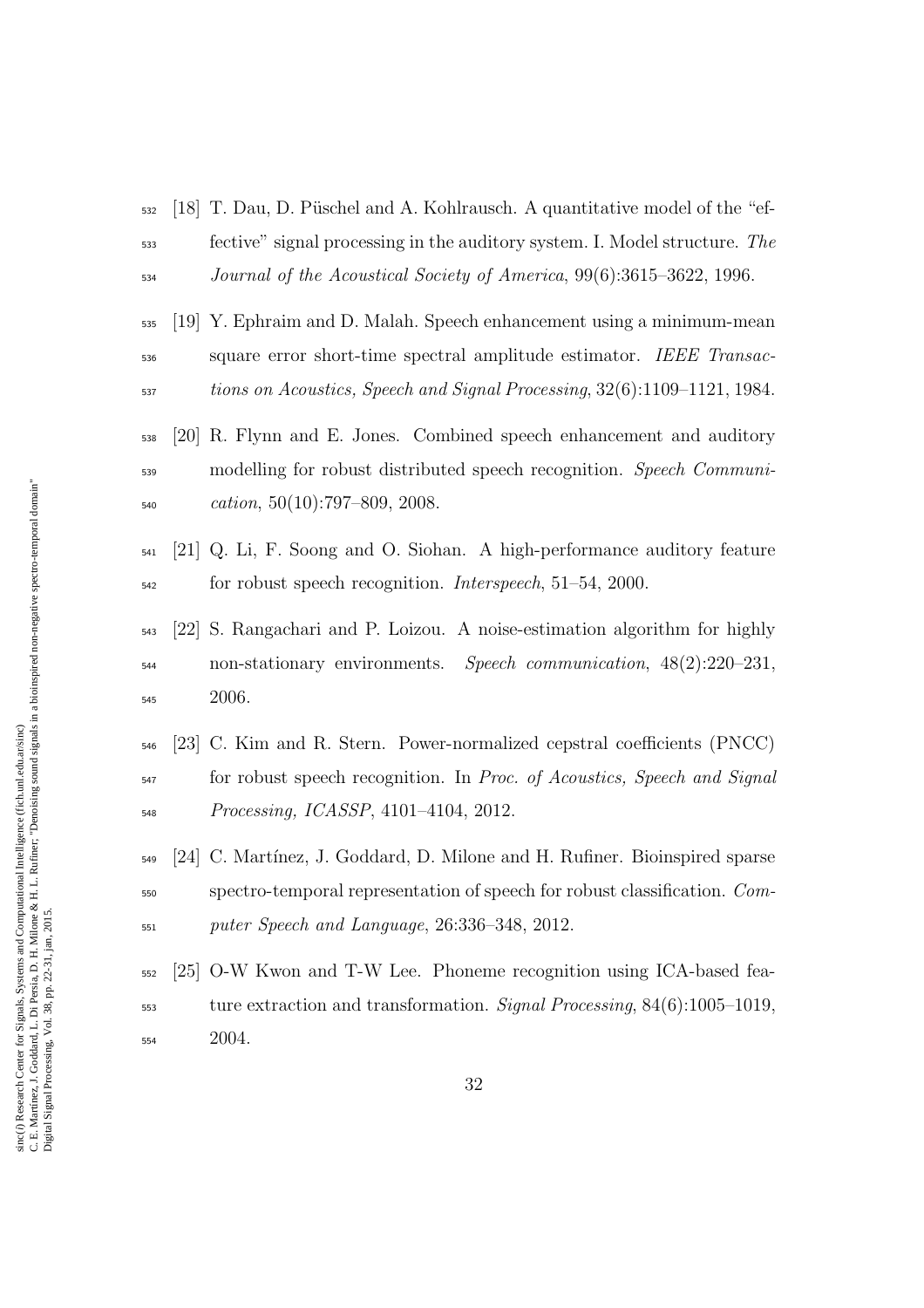- [26] P.O. Hoyer. Non-negative matrix factorization with sparseness con-straints. Journal of Machine Learning Research, 5:1457–1469, 2004.
- [27] T. Virtanen. Monaural sound source separation by nonnegative matrix factorization with temporal continuity and sparseness criteria. IEEE Transactions on Audio, Speech, and Language Processing, 15(3):1066– 1074, 2007.
- [28] F. Weninger, J. Feliu and B. Schuller. Supervised and semi-supervised suppression of background music in monaural speech recordings. In Proc. of Acoustics, Speech and Signal Processing, ICASSP, 61–64, 2012.
- [29] F. Weninger, J. Feliu and B. Schuller. Source separation using regular- ized NMF with MMSE estimates under GMM priors with online learning for the uncertainties. Digital Signal Processing, 29(0):20–34, 2014.
- [30] P. Smaragdis. Convolutive speech bases and their application to su- pervised speech separation. IEEE Transactions on Audio, Speech, and Language Processing, 15(1):1-12, 2007.
- [31] K. Wilson, B. Raj and P. Smaragdis. Regularized non-negative matrix factorization with temporal dependencies for speech denoising. *INTER*-SPEECH, 411–414, 2008.
- [32] R. Vipperla, S. Bozonnet, D. Wang and N. Evans. Robust speech recog- nition in multi-source noise environments using convolutive non-negative matrix factorization. CHiME: Workshop on Machine Listening in Mul-tisource Environments, 74–79, 2011.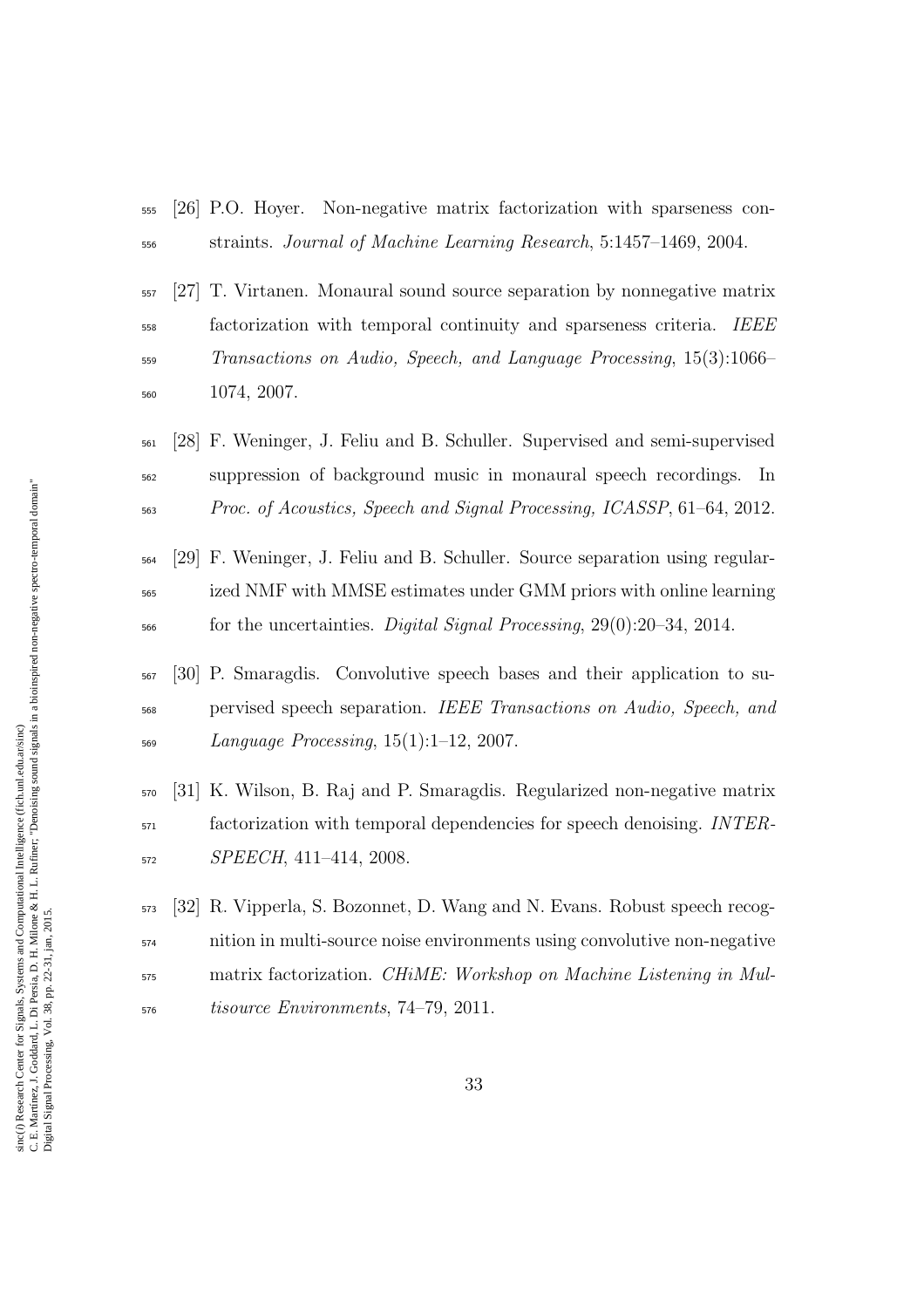- [33] N. Mohammadiha, P. Smaragdis and A. Leijon. Supervised and unsuper- vised speech enhancement using nonnegative matrix factorization. IEEE Transactions on Audio, Speech, and Language Processing, 21(40):2140– 2141, 2013.
- [34] J. Gemmeke, T. Virtanen and A. Hurmalainen. Exemplar-based sparse representations for noise robust automatic speech recognition. IEEE Transactions on Audio, Speech, and Language Processing, 19(7):2067– 2080, 2011.
- <sub>585</sub> [35] B. Natarajan. Sparse approximate solutions to linear systems. SIAM Journal on Computing, 24(2):227–234, 1995.
- [36] S. Chen, D. Donoho and M. Saunders. Atomic decomposition by basis pursuit. SIAM Review, 43(1):129–159, 2001.
- [37] S.G. Mallat and Z. Zhang. Matching pursuit with time-frequency dic-tionaries. IEEE Transactions on Signal Proccesing, 41:3397–3415, 1993.
- [38] M. Aharon, M. Elad and A.M. Bruckstein. K-SVD and its non-negative variant for dictionary design. In Proceedings of the SPIE conference wavelets, volume 5914, 2005.
- [39] R. Zhang, C. Wang and B. Xiao. A strategy of classification via sparse dictionary learned by non-negative K-SVD. In 12th IEEE International Conference on Computer Vision Workshops (ICCV Workshops), 117– 122, 2009.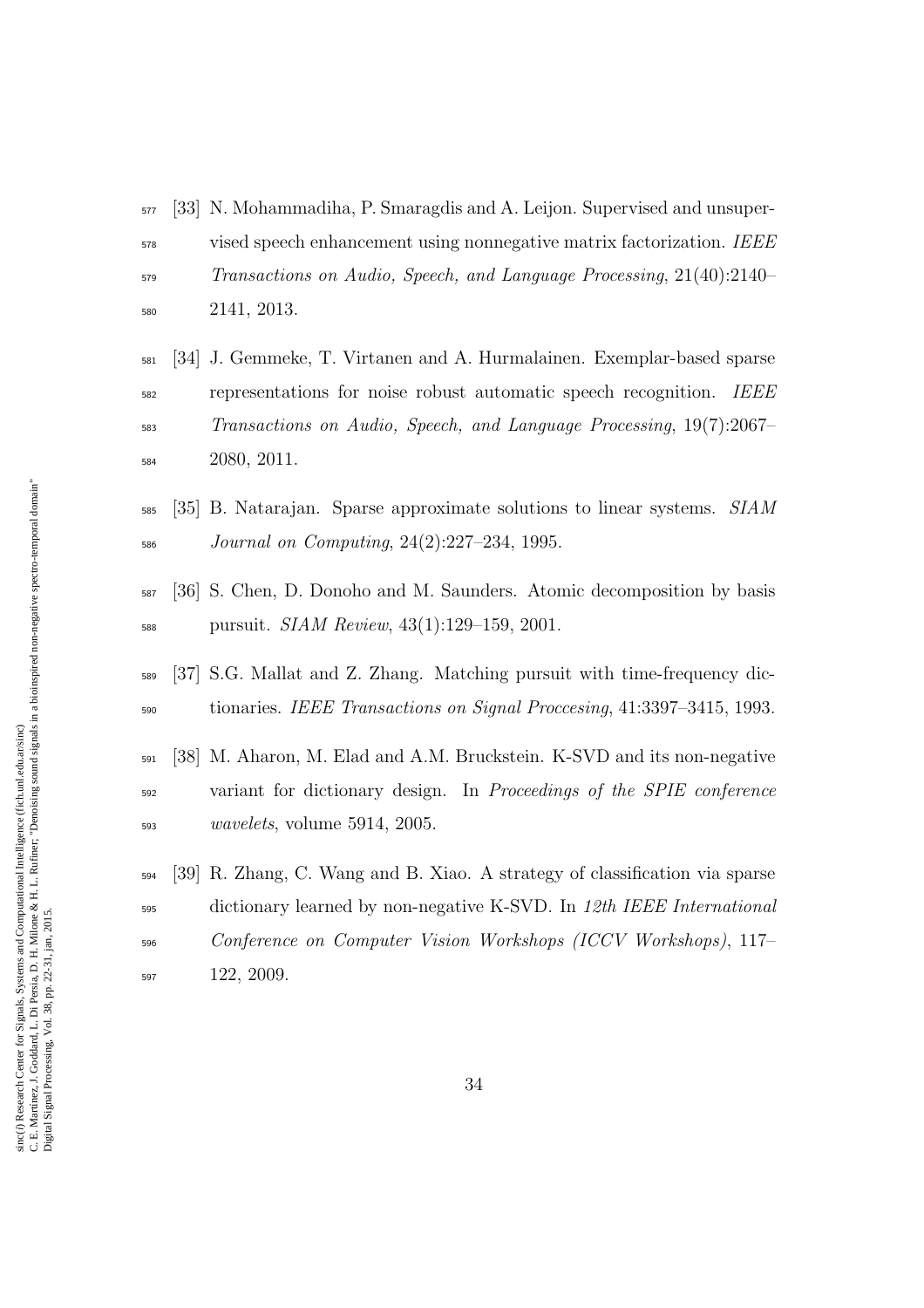- [40] Y. Huang and J. Benesty (editors). Audio Signal Processing for next- generation multimedia communication systems. Kluwer Academic Press, 2004.
- [41] D. Milone, L. Di Persia and M.E. Torres. Denoising and recognition using hidden Markov models with observation distributions modeled by hidden Markov trees. Pattern Recognition, 43(4):1577–1589, 2009.
- [42] J. Lim and A. V. Oppenheim. All-pole modeling of degraded speech. IEEE Transactions on Acoustics, Speech and Signal Process- $\omega_6$  ing, 26(3):197–210, 1978.
- [43] P. Scalart and J. Vieira Filho. Speech enhancement based on a priori signal to noise estimation. In Proc. of Acoustics, Speech and Signal Processing, ICASSP, volume 2, pages 629–632, 1996.
- [44] D. Donoho. De-noising by soft-thresholding. IEEE Transactions on  $_{611}$  Information Theory, 41(3):613–627, 1995.
- [45] S. Kamath and P. Loizou. A multi-band spectral subtraction method for enhancing speech corrupted by colored noise. In Proc. of Acous- tics, Speech and Signal Processing, ICASSP, volume 4, pages 4164–4164, 2002.
- [46] Perceptual evaluation of speech quality (PESQ): An objective method for end-to-end speech quality assessment of narrow-band telephone net-works and speech codecs. ITU-T Recommendation P.862, 2001.
- [47] J. Hansen and B. Pellom. An effective quality evaluation protocol for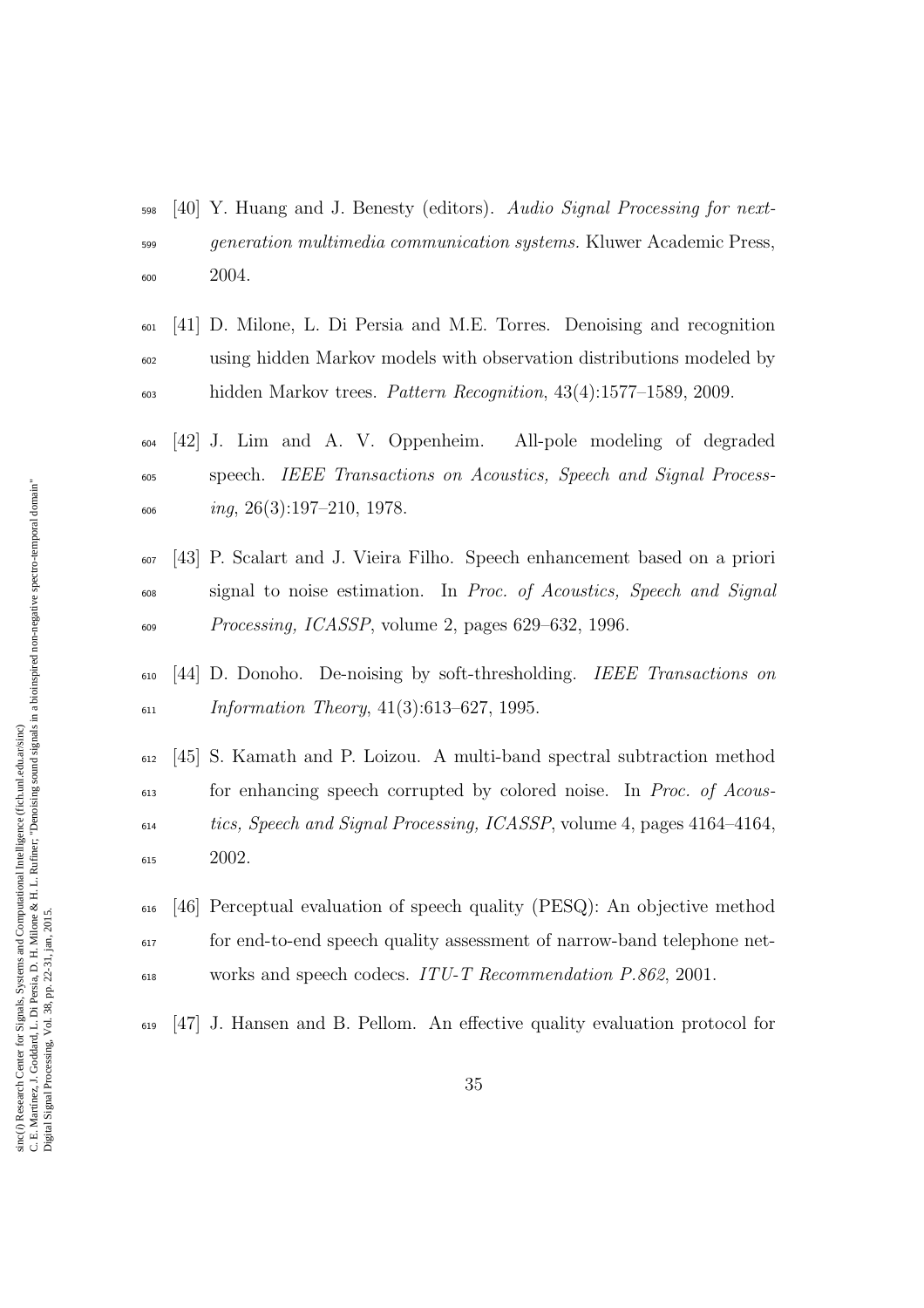- speech enhancement algorithms. In Proc. Int. Conf. Spoken Lang. Pro-cess., volume 7, pages 2819–2822, 1998.
- [48] J. Garofolo, L. Lamel, W. Fisher, J. Fiscus, D. Pallett and N. Dahlgren. DARPA TIMIT Acoustic-phonetic continuous speech corpus documen- tation. Technical report, National Institute of Standards and Technol-ogy, 1993.
- [49] A. Varga and H. Steeneken. Assessment for automatic speech recognition II: NOISEX-92: a database and an experiment to study the effect of <sup>628</sup> additive noise on speech recognition systems. *Speech Communication*,  $\frac{629}{22}$  12(3):247-251, 1993.
- [50] H. Hirsch and D. Pearce. The AURORA experimental framework for the performance evaluation of speech recognition systems under noisy conditions. In Proceedings of the ISCA ITRW ASR2000, 2000.
- [51] A.W. Rix, J.G. Beerends, M.P. Hollier, and A.P. Hekstra. Perceptual evaluation of speech quality (PESQ)-a new method for speech quality assessment of telephone networks and codecs. In Proc. of Acoustics, Speech and Signal Processing, ICASSP, volume 2, pages 749–752, 2001.
- [52] L. Di Persia, D. Milone, H. Rufiner and M. Yanagida. Perceptual eval- uation of blind source separation for robust speech recognition. Signal Processing, 88(10):2578–2583, 2008.
- $\frac{640}{53}$  P. Loizou. Speech enhancement: Theory and Practice. CRC press, 2013.